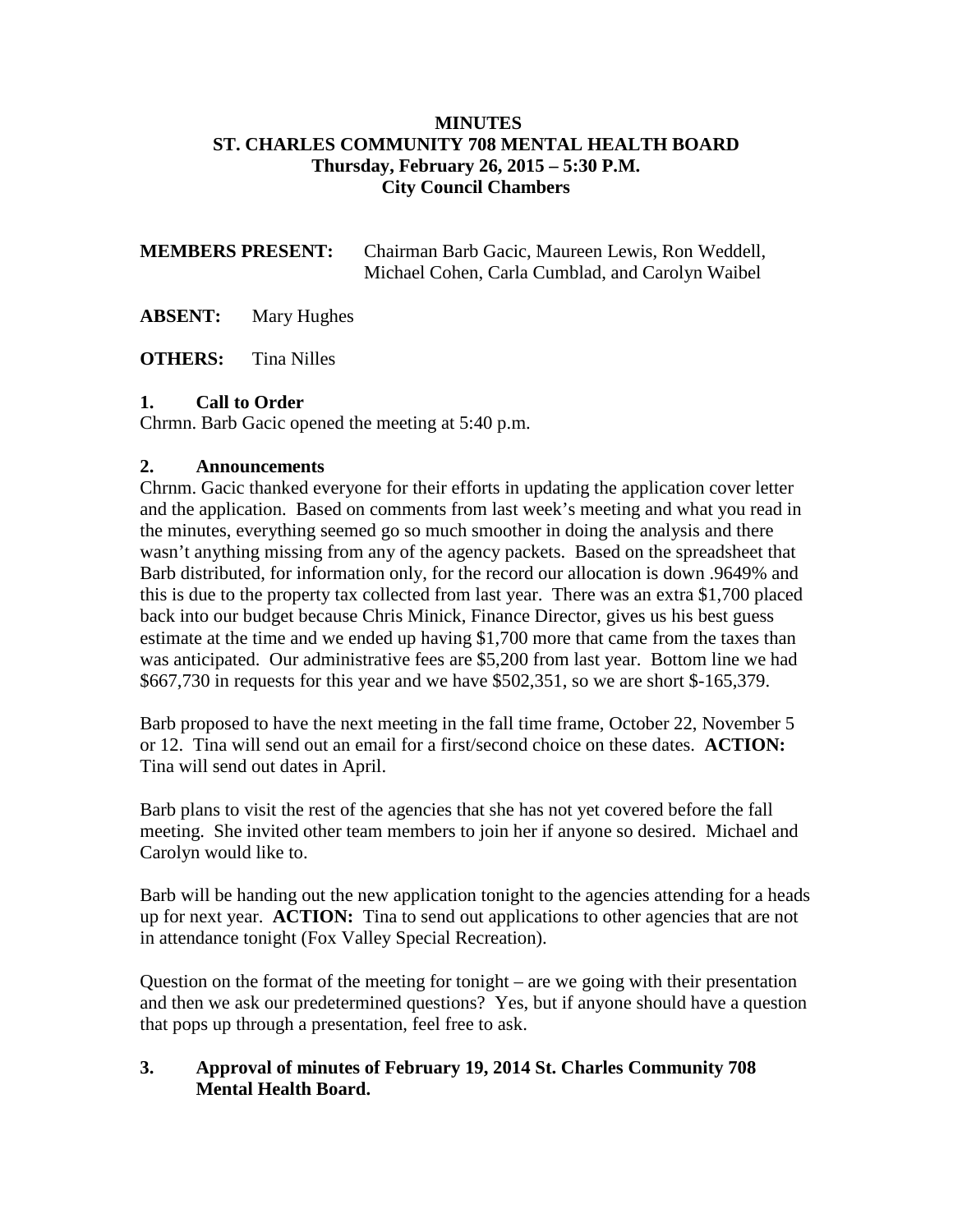Motion by Lewis, second by Cumblad to approve minutes of February 19, 2015 St. Charles Community 708 Mental Health Board.

**VOICE VOTE:** Ayes: Unanimous; Nays: None; Absent: Hughes. Chrmn. Gacic did not vote as Chair and Ald. Lewis did not vote as City liaison. **Motion carried.**

### **3. Funding Requests**

Chrmn. Gacic welcomed everyone and explain the format for the evening presentations. All agencies will be asked two universal questions and there could an occasional specific question asked of your agency.

**TriCity Health Partnership, Walnut Street – Shannon Watson:** Since 2002 the St. Charles Community Mental Health Board (MHB) has funded us a total of \$119,500. For every dollar donated to us, we can provide \$10 in medical care primarily because of the unique delivery of medical care where we utilize volunteers (115) who are assisted by our small staff. Historically over 60% of the individuals we served since 2001 have come from 60174 zip code. By the end of this year we'll have served 4,000 in the TriCity area and of those 4,000 individuals about 2,500 are from the 60174 zip code. 750 of those 2,500 through our diagnosis have issues of mental health or substance abuse/drug addiction issues. Often those things exacerbate their medical care, but we don't ask every patient this question but if they indicate that they are or we know that, we document these issues; and when our physicians diagnose that is when we count those numbers towards the folks who have mental health issues. In the past 12 months, 93 of our patients have signed up for Medicaid and we don't service Medicaid people. Last year numbers we served 510 people; so we've seen 12-13% decrease in unduplicated patients.

Last year 53% of the people we've seen are new to the clinic. We don't take in people who have insurance either, so these people have been qualified to be seen by us and don't have any insurance or Medicaid. Our patients are generally low income. We provide all the TB screenings for Lazarus House and their staff. Who don't qualify for Medicaid and can't afford the subsidy insurances are who we are serving. Some people have applied for Medicaid in the fall and still haven't heard back from them. We serve people who have lost their health insurance due to a recent job lost and we do have some undocumented folks which is less than 7%. Newly established residents of the United States cannot receive Medicaid or any kind of health care under Health Care Reform until you lived here for five years. Our application specifies that we serve the whole patient and a lot of them have mental health issues, substance abuse, depression and anxiety is big. Our first rule of hand is referral to TriCity Family Services, Renz, Ecker, etc. We do a great job of partnering together. Many of our volunteers are interns, ER doctors and can pop through 9 patients in an hour.

Our newest item with our clinic is we have established a state-of-the-art dental operatory. We immediately had 4-5 dentists who volunteer their service as well as hygienists. We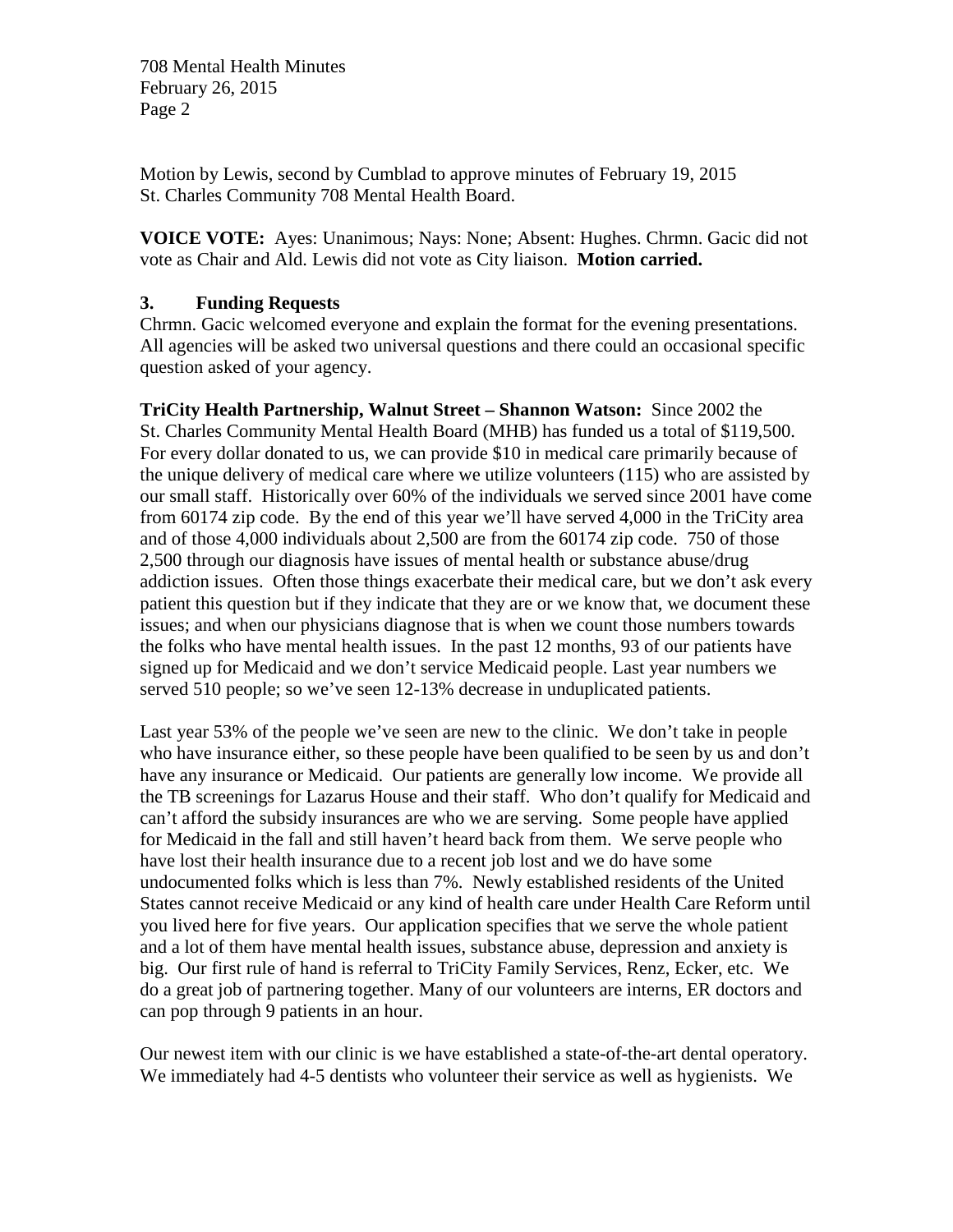anticipate a healthy increase because of the dental. We have a waiting list that exceeds 200 patients who haven't seen a dentist in 5 to 10 years and have existing issues.

**Question:** What do you see is need-specific to the City of St. Charles community? **Answer:** First thing is dental. When I first started at TriCity Partnership, there were a lot of people who needed health care, but there were loads of people with dental issues crying with bleeding gums, broken teeth, etc. In U.S. dentistry is one of the biggest health care needs.

**Question:** How are you prepared for the future state budget cutbacks? **Answer:** Not a problem for us as we do not take any state or federal funding. We've been in the black for the existence of the clinic. We've been fiscally responsible and have a fantastic board made up mostly of St. Charles folks. We come in under budget every year and sometimes have some left in reserve. We do fundraising to help us through.

**Question:** Do you use electronic record sharing so if a client goes to Delnor, for example, they have access to that client's records?

**Answer:** No, I wish. Right before the Cadence buy-out, we worked with Delnor and they championed a cause to work on a system call Stage which was very expensive; and then Cadence came in and brought Epic. So we ended up buying a very robust system for our use that we can gain any and all access of our records and talk to the hospital but we are not connected. Hospitals can tap into our system but we can't tap into theirs.

**Question:** Regarding the 708 boards, do you apply to any other cities for funding? **Answer:** We do apply to Geneva, but their funding is quite small and nowhere as generous as St. Charles. R**EQUEST: \$10,000**

*Barb: This year we are passing out to each agency an allocation history of our 708 Board funding so you can see the dollars we are working with over the past years and how we derive our funding through the City of St. Charles property tax. Also is a copy of the revised application for next year to give you a heads up on what we are looking for going forward.* 

*We are also asking that in your budgets or financial statements for next year for the money you received from us showing the dollars received. Some agencies group us with the City or the township. Please add a line entry stating St. Charles 708 Community Mental Health Board.*

**ElderDay Center, 328 W Wilson, Batavia – Traci Eggleston:** We had some new changes in 2014. Introduce new Program Director, Molly Bloom, Social Worker. We brought our social worker right into our program activities. We serve a lot of adults, 55 and older who mostly have cognitive impairments: Dementia, Parkinson, Alzheimer; also bi-polar issues and schizophrenia, depression and anxiety. By offering a social worker in the room it offers a consistency of clinical oversight to make sure symptomology is being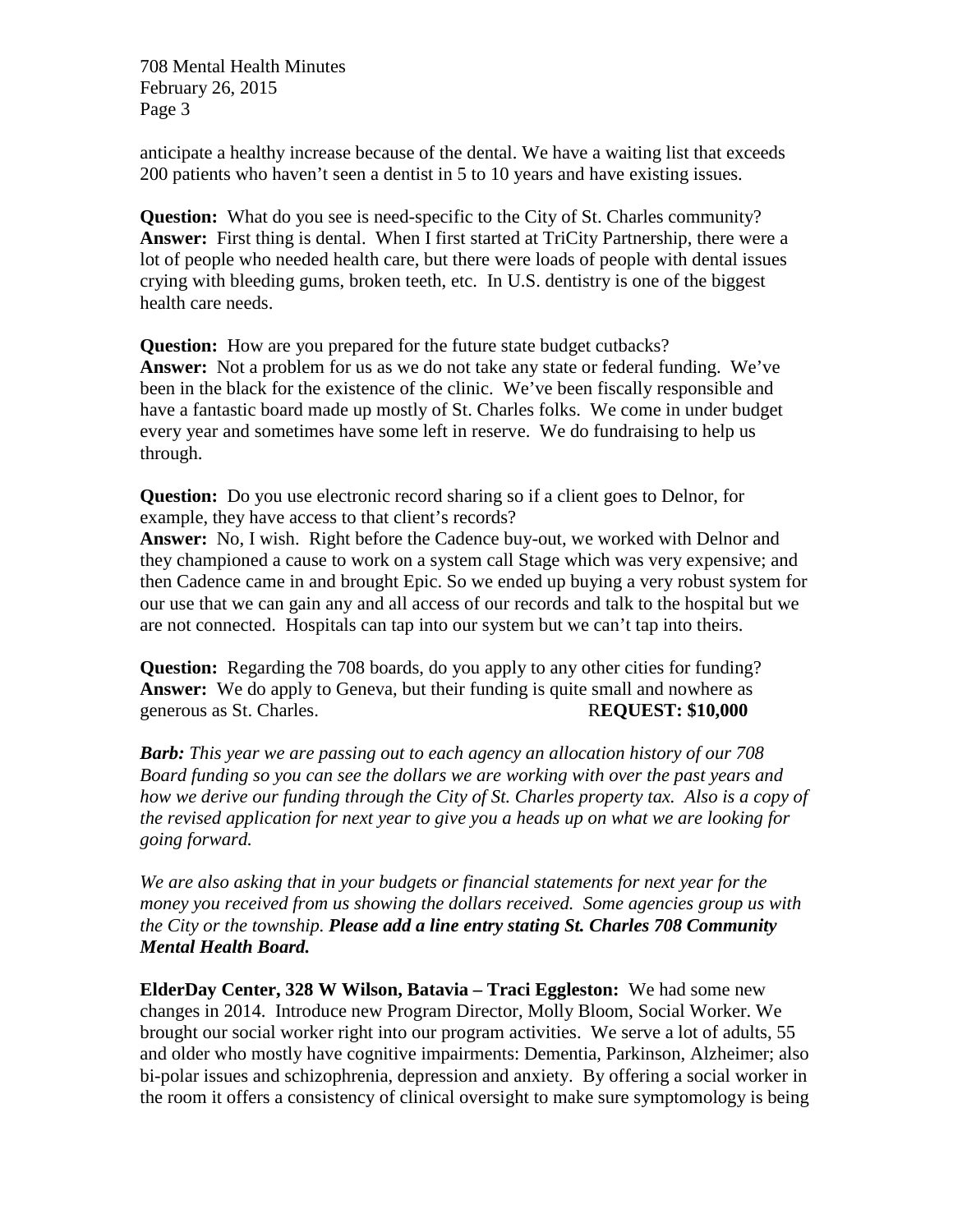maintained. In addition we do an analysis on our programs every December and we look at the rates of these different impairments and how long does that keep them out of nursing homes or long-term placement with their families and in the community that they love. We found this past year that we have increased this by a significant amount. People are now staying in our programs and out of nursing homes by 14.1 months – that is over a year that they are able to stay in their own home and with their family members by engaging in these activities. Keeps their minds and bodies active, helps prevents fall risks. Studies have shown that participation in adult day program with therapeutic activity has profound effect on depression and anxiety, and improving social/emotional state. We are bringing in art and music therapists to engage and connect with our seniors and is having a positive effect.

Even caregivers are affected and are dealing with their own depression, isolation and we offer caregiver support through referrals and support groups offered at ElderDay Center. Last year we provided over 900 hours to St. Charles residents in both programs. Our census is rising and the demand is there.

**Question:** What do you see is need-specific to the City of St. Charles community? Answer: Older adult caregivers go hand in hand; it's a two-fold process, can't have one without the other. We want to serve older adults with mild dementia and keep them in their community and also take care of their caregivers by providing them a sounding board, to give them a place for tip, tools, and support for the journey.

**Question:** How are you prepared for the future state budget cutbacks? **Answer:** This is a big discussion on our board and the past few years have been very rocky. We are looking to get consultants to come in and take a look at what we're doing and advise. We continue to do our fundraisers. We are trying to build up our reserves and currently have about six months' reserves to fall back on.

**Question:** Your direct St. Charles client service was down by 21 from last year? Have you've been able to pinpoint why and do you have a marketing strategy to make more people aware of you?

**Answer:** We had a turnover with our social worker last year and at that point there was a bit of a drop-off where we were unsettled. We are re-launching our support groups as of March and giving our new colleague time to settle in. We also hired a part-time community outreach liaison to do marketing. People don't know you're there if you don't promote services, and that person started in September and it takes 3-6 months to see efforts back from this. We've already seen a margin increase from 14, listed in our report, to 17. We've had a slight decrease in people but an increase in hours served to each client.

**Barb:** I attended a meeting with the Community Foundation in Aurora and I brought some information on them that any of you can feel free to pick up on your way out this evening. That might be another place you can tap into. **REQUEST: \$20,000**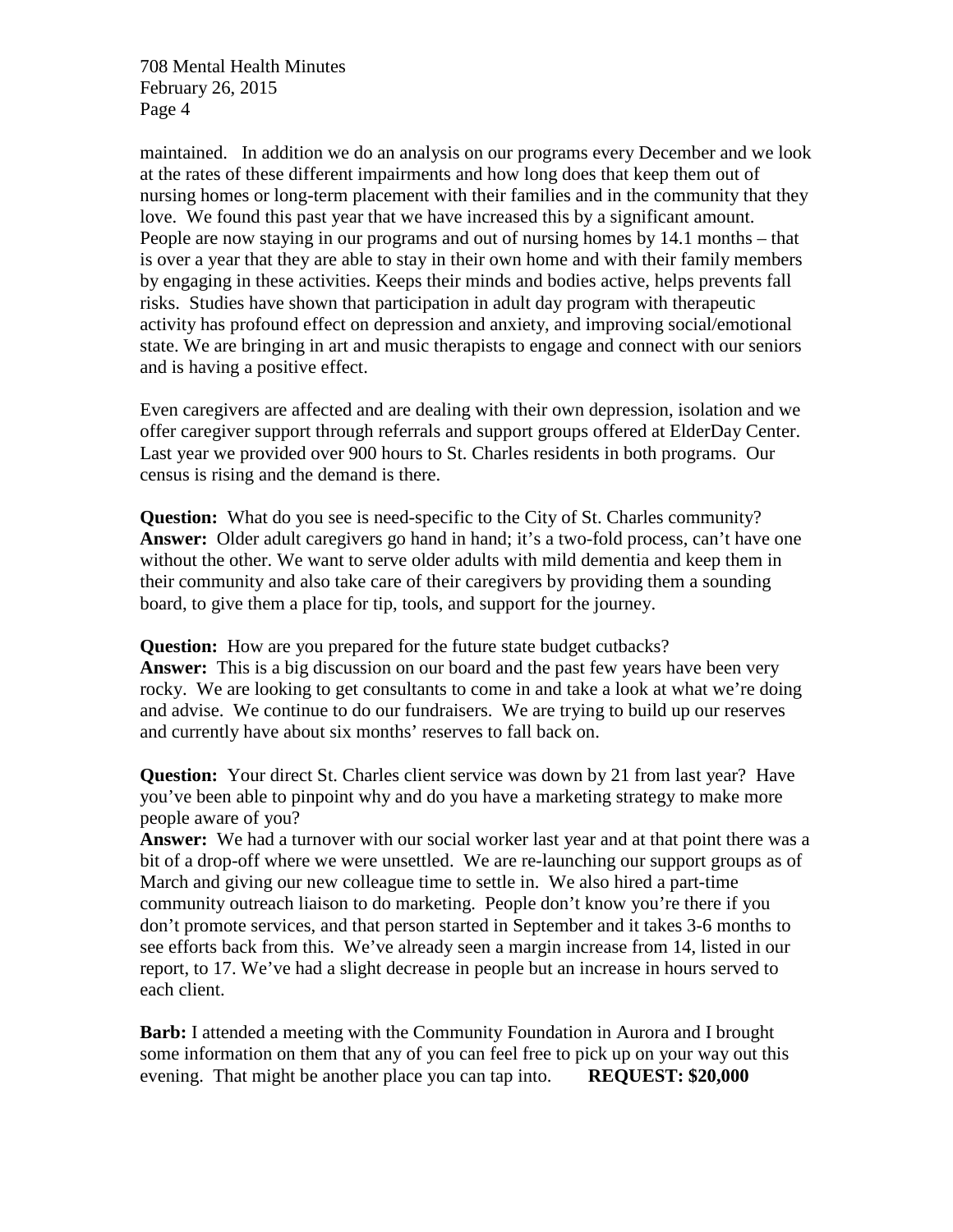**Suicide Prevention, Stefanie Weber and Natasha Clark, Director of Education and Training:** We are community collaborators and a unique agency in what we do. People don't need us until they need us. In one month we had 19 intakes – that's a lot; we get different schools calling up and we get several walk-ins on a regular basis. We've had an up/down with the economy impacting all of us. Our people are poor and sicker, they took more time, they come in with bi-polar issues, alcohol/substance abuse, history of suicide in the family, and schizophrenia.

**Natasha Clark:** With some of the money you have given us we are investing in train the trainer. I'm involved with Living Works Assist for Trainers Workshop which is a big investment on our part. We have staff members, in the past, that still connect with us and are able to provide that training, but I'm on staff now and have reached a full register status as a trainer. The Assist Program which is applied suicide intervention skills training is a different program than the standard training for suicide that most clinicians and other caregivers get. This program is a full two-day experiential program using a proven model used by National Suicide Prevention Lifeline (NSPL) and also the US military is behind it. This model for caregiving training, I truly believe, if we were able to open it to the community and schools and being able to put some investment on our part from some of the funding you give us; it occurred to me one of the barriers schools often have is funding right up front for training. If we were to open this to cover costs of trainers and then asking schools to provide food, could we open this to the community and schools within our district and ask them to try this out by having 1-2 staff come to a center place within the district, get behind this, and open it up to other people to be comfortable to talk to people who are at risk of committing suicide.

# *Mary Hughes arrived at the meeting at 6:35 p.m.*

**Stefanie:** Our question is can you help us in getting community people to come together for a 2-day training? That's where we would like to invest the money back into the community. We will talk to the School Superintendent for district help.

**Board member:** Are you looking for staff or parents?

**Stefanie:** We are looking at all of you, parents, club members...

**Board member:** You're saying the cost of this program is what you would use the money for that we give you?

**Stefanie:** Yes, partially. This is a 2-day commitment with a wealth of information that a person will walk away from feeling different.

**Carla Cumblad:** I'm the executive director for In-Valley Special Education Co-op and I'm coordinating a collaborative of individuals who are interested in this very topic. We are considering have a community breakfast and bringing in people and starting this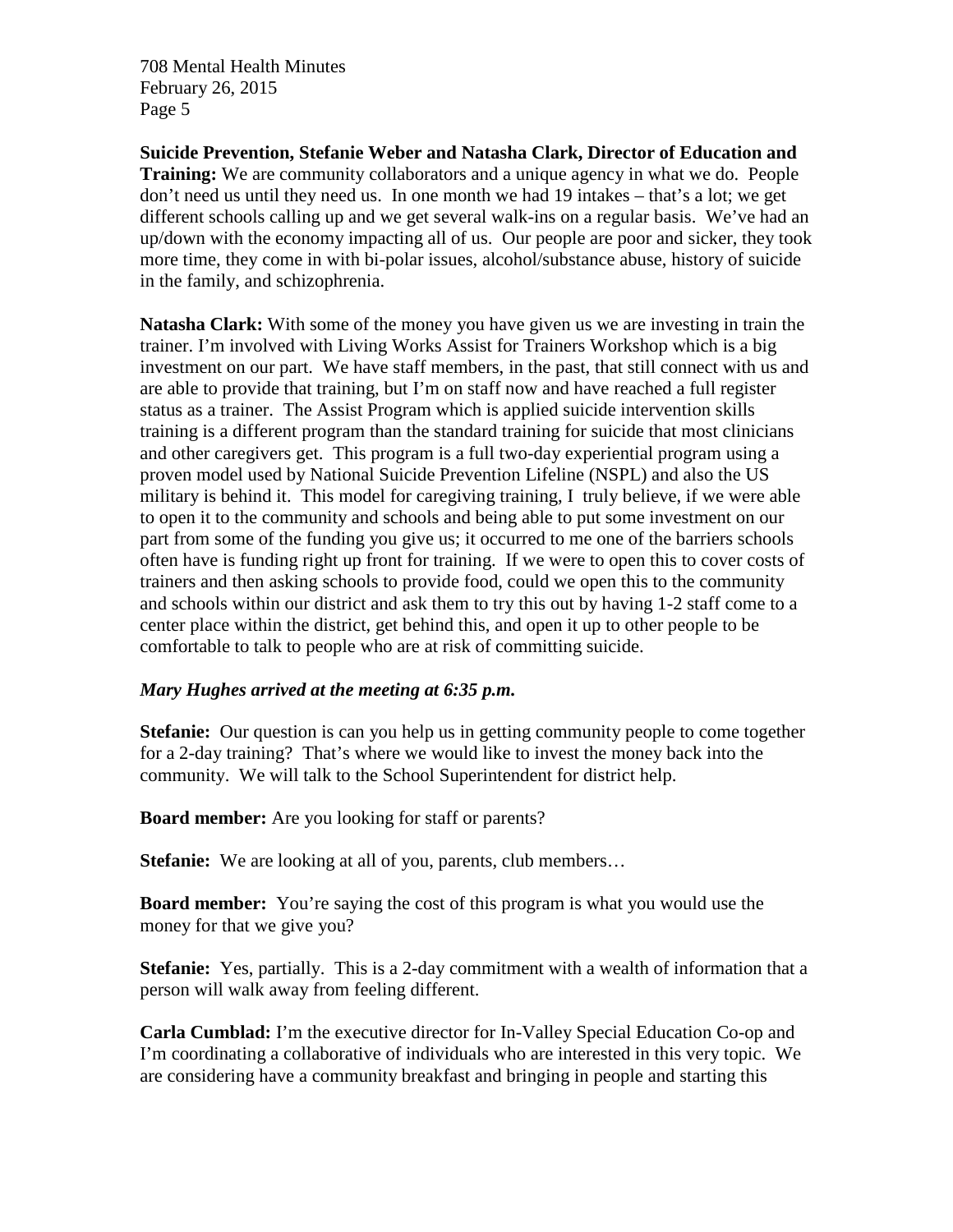conversation and I would be interested in talking further with you.

**Question:** What do you see is need-specific to the City of St. Charles community? **Answer:** I believe you just answered that.

**Question:** How are you prepared for the future state budget cutbacks? **Answer:** It doesn't bother us; we don't get state or federal money. It bothers us as it will impact our clients a lot more. We do take insurance from those that can pay, but we now will need to apply for Medicaid and Medicare.

**Question:** Do you provide any bi-lingual services? I assume you provide Spanish, but any other and up to and including sign language? **Answer:** We do have sign language, bi-lingual Spanish and I do know French as well. **REQUEST: \$18,000**

**Ecker Center, Karen Beyer, Executive Director:** This is our 60<sup>th</sup> year in the community and we're still doing everything we used to do. Ecker provides psychiatry, nursing, case management, therapy, 24-hour walk-in crisis services at Sherman Hospital and on occasion at Delnor and St. Joe's. We have a crisis residential program which is a 2-week stay for people to not have to go into a hospital or sometimes a person coming out of the hospital. We have a new program – Intensive Outpatient Program, several residential options, such as, group homes, apartment buildings where staff is onsite from morning to evening for medication. Recently when the Larkin Center in Elgin closed, we took on their counseling program, so we serve anyone of any age in our counseling program now. We also have a child psychiatrist. Last year we served 274 people from St. Charles with 2,157 hours of service. We've done some new things. We have changed the way we do intakes – you no longer have to make an appointment but can walk into our Elgin facility anytime between  $1:00 - 4:00$  and receive an intake appointment. We're in the process of implementing a different way of scheduling our psychiatric appointments by making follow-up calls to clients in advance of their schedule appointment as a reminder and its working better in clients keeping them.

**Mary:** What is your cost per hour for psychiatric treatment?

**Karen:** \$240. We are quite concerned about the cuts they're suggesting for next year – cutting out money for psychiatry, cutting money for Medicaid services. Costs cuts would amount to \$613,734.

**Question:** What do you see is need-specific to the City of St. Charles community? **Answer:** Ecker needs to do more outreach in placing our information more readily. It's in the library and Lazarus, but we need to get out there more.

**Question:** How are you prepared for the future state budget cutbacks? **Answer:** Already addressed this question.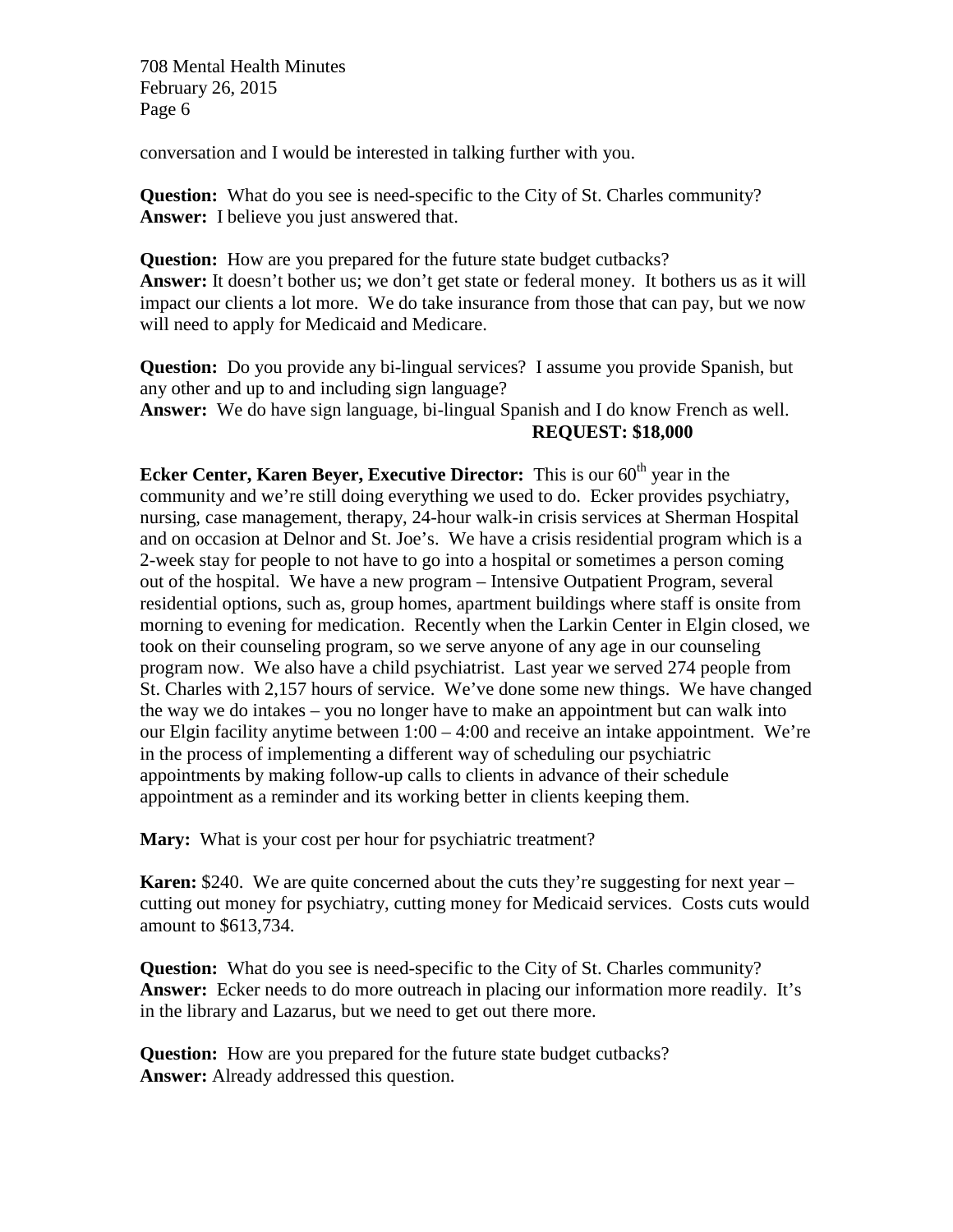**Question:** How is the new office location working out? Answer: We've been here in St. Charles working with Renz for many years and it continues to be a good collaboration.

**Question:** Your application states the Northern Kane County Chapter NAMI will have office space in your Elgin office – does St. Charles' residents fit into these demographics and will this be any additional benefit to St. Charles' residents?

**Karen:** They can use those services and we are delighted about this because we are not able, due to state funding cuts, to work with NAMI as much as we once did back in the day. NAMI does such wonderful things with families, such as, their family program, support groups and so many people with NAMI have children and adults who have mental illnesses. When we have offices there, NAMI can send people to us.

**Carolyn:** Regarding NAMI, the boarder cuts north of North Avenue so how much of St. Charles' residency really is NAMI North?

**Karen:** I can't tell you for sure.

**Carolyn:** I don't think it's a lot but it would be interesting for next year to bring numbers of how many St. Charles' residents are influenced with NAMI North through your office or what the percentage is for St. Charles residents in NAMI North? You are talking about your different tiers and of 224 people for St. Charles do you know how many of them were in the Crises Residential program vs. the other programs?

**Karen:** Of all the people that have been in/out of that program it's definitely a minority of the total – it's not the major part of the program. We serve the northern 2/3 of Kane County, Hanover and Barrington Township. **REQUEST: \$67,000**

**CASA Kane County – Vicki Shaw (Read a story):** We recruit and train our CASA volunteers, appoint them to a case which they are there mostly for the child but also work with trying to bring families back together, if possible.

**Question:** What do you see is need-specific to the City of St. Charles community? **Answer:** Two things of which one is education and we do provide a conference every year at a variable cost. We do it for our volunteers but we open it up to our communities so other agencies can benefit as we all are working with limited budgets. We provide an all-day conference and the last two years it has been on children's mental health (\$50 cost). We have received favorable comments on this. Secondly we are seeing more complicated cases – families that are more diverse with multiple fathers, multiple siblings and needs.

**Question:** How are you prepared for the future state budget cutbacks? **Answer:** We don't receive any state funding which is why we've asked for an increase this year. We have to raise our entire budget from the community.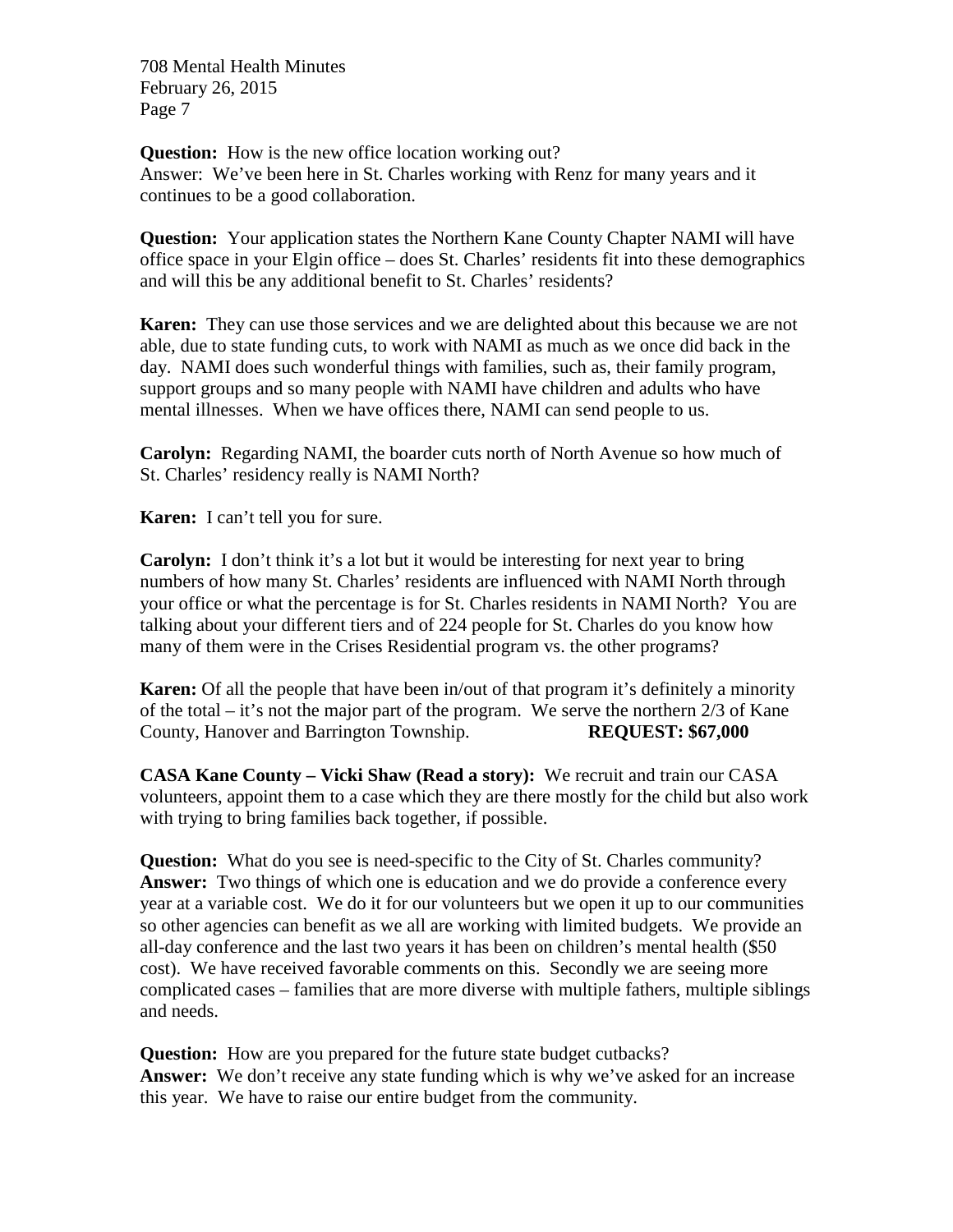**Maureen:** Are your numbers up for St. Charles' residents? Your request is double from last year.

**Peggy:** Three or four more from last year which was 20 and now is 24. We really need the financial support for what we do.

**Barb:** FYI – we have a \$167,000 more requested than we have funding for this year. We do the best we can.

Do you know how many of the children you serve are receiving counseling from either TriCity Family Services or any other agencies or through private counseling?

**Peggy:** I don't know the numbers, but I can find out. In the case of my story, TriCity Family was one of the services this family received. We do collaborate with other agencies in the area.

**Carolyn:** Would you say the majority of children receive outside help in addition to CASA.

**Peggy:** Yes, they get something due to almost all children have been removed from their home and need counseling due to that trauma.

**Ron:** Do you have a working relation with DCFS?

**Peggy:** It starts there to DCFS who does an investigation to determine that it's unsafe, they're removed and CASA is on the case right away.

**Mary:** How many CASA volunteers to you have?

**Peggy:** 280 volunteers overall and 16 people on staff. On a side note we do collect new suitcases and gift cards for the kids which are important to these kids. When they are removed from their homes it is in haste and put all their belongings into garbage bags which is demeaning to the kids who stated they feel like garbage. And these new cases for them mean a great deal to the kids. **REQUEST: \$30,000**

**Association for Individual Development – Lynn O'Shea:** We've been serving St. Charles community for 53 years providing support to both children and adults as well as support to their families, such as, children in-home support, crisis intervention, 24 hour residential programs, developmental training, home-base services (which is one of our more rapidly growing services), psychiatric services, respite care and victim services where we work with St. Charles Police and Fire Departments when there is a homicide/suicide or any emergency and they call us to work with the victims of the situation. Last year we served 92 individuals (children and adults) and the cost of services provided to St. Charles' residents was \$1.2M. The most expensive service is our housing program, most frequently utilized is our day training and shelter work program.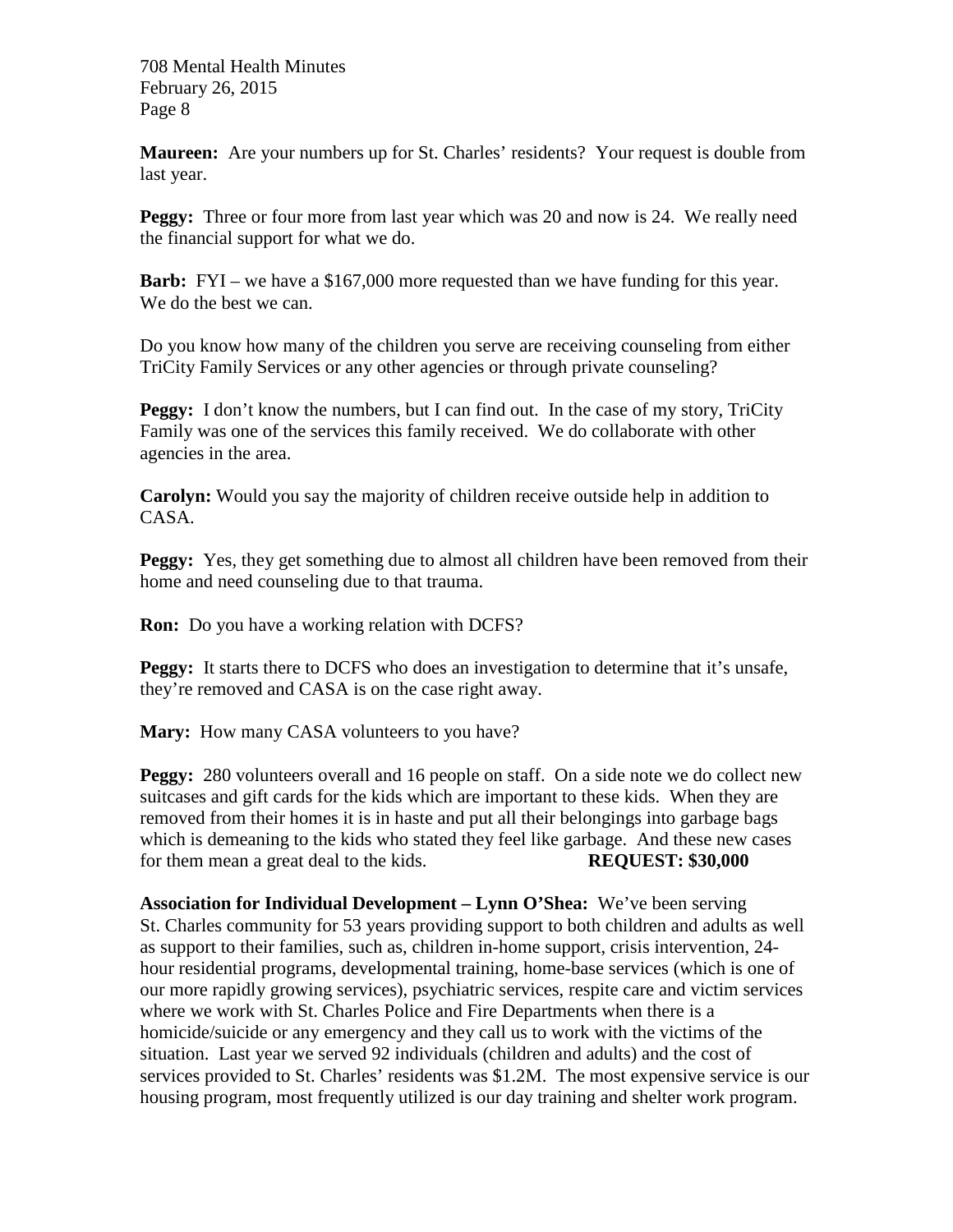Our waiting lists continue to grow each year and currently have 166 individuals with developmental disabilities on our waiting list and 98 people with serious mental illness in our housing waiting list. We have three residential programs in St. Charles right now and the greatest demand is for housing (affordable housing, supervised living). In our Client and Family Support Program we have four individuals who are fully funded by the support received from St. Charles. We will greatly be impacted by the State of Illinois cuts. We are anticipating \$893,000 worth of cuts and \$150,000 in cuts indirectly through the PACE Para-transit cuts. We are looking roughly at \$1M in cuts.

**Maureen:** What percent is that of your budget?

**Lynn:** Of our state funding it's about 10% and of our total budget it will be 5.5%.

**Mary:** Are you seeing opportunities in what will happen for consolidation, duplication of services to work with other agencies?

Lynn: We've talked to other agencies and where we can collaborate with each are, we are already doing that. I don't think there is duplication of service.

Mary: I was referring duplication of programs?

Lynn: If you are referring to specializing in programs – I would never do that because that would change the revenue stream. We need a wide range of revenue sources to be spread across the board. St. Charles sees us as a developmental disability agency and not as a mental health agency, but we actually serve three times more people with mental health issues than with just developmental disabilities. We started our mental health program in 1980 on request from the State of Illinois when Elgin Mental Health Center was closing up. Our major focus with people of serious mental illness is housing, jobs, crisis intervention, we service on-site. It's a different focus but it is mental health service.

**Michael:** The money you are requesting, does all of that go towards the 92 St. Charles' individuals?

**Lynn:** Right now it depends on where the cuts stick because we would try to right some of those state cuts with local funding, but it would be used exclusively for St. Charles residents but may not be evenly distributing pending where the cuts were biggest. We are assuming our biggest cuts will be in the housing service.

**Barb:** Can you explain the difference of your figures between 2013 and 2014. You had more days serviced in 2014, almost double, but less hours; was it because of different types of services you provided this year vs. last?

**Lynn:** Yes it is. We are getting more enrollment in our home base services which are less costly.

**REQUEST: \$75,000**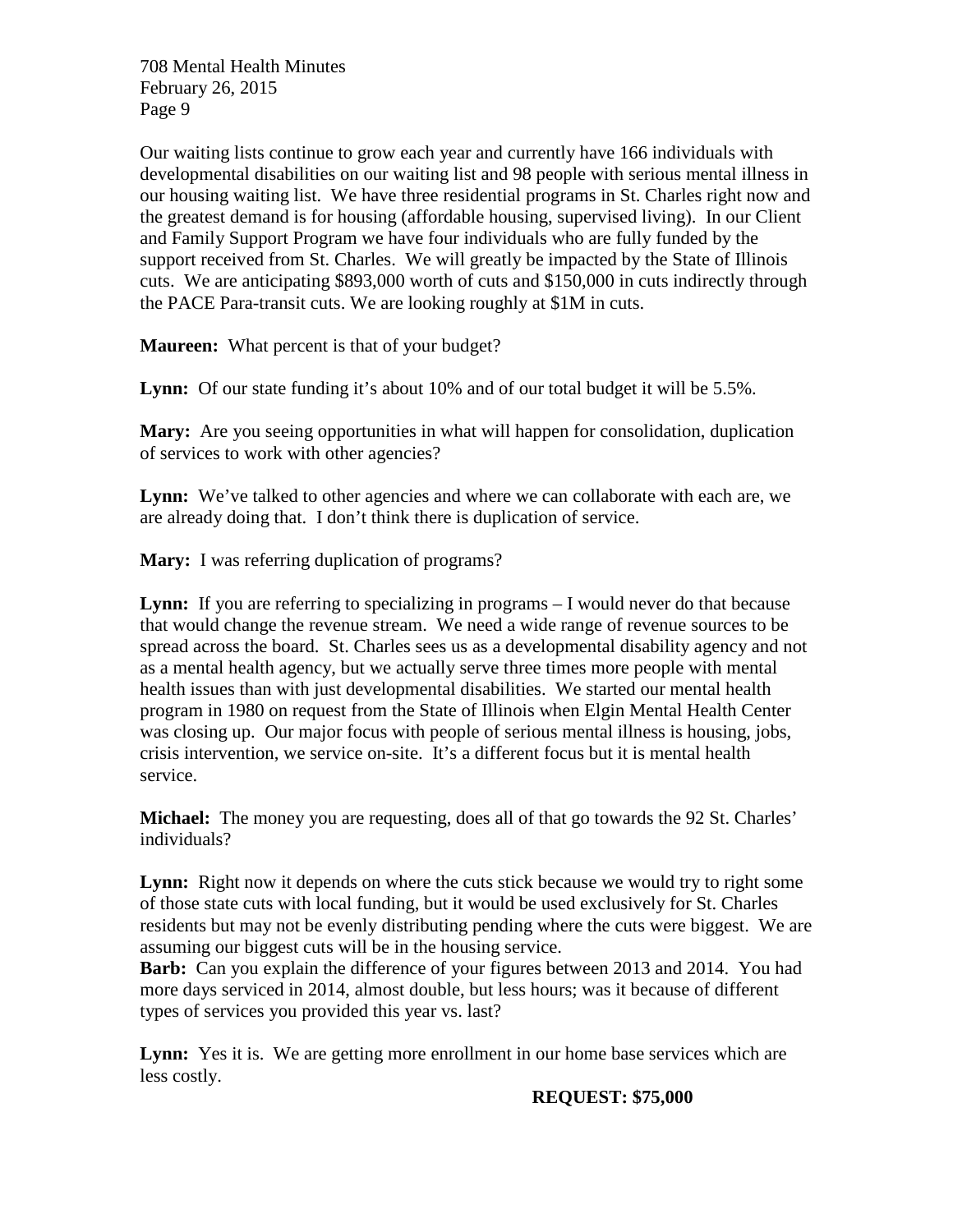**TriCity Family Services – Jim Otepka:** This last fiscal year your funding enabled us to serve over 1,400 residents of St. Charles across our counseling, early intervention programs. That was a slight decline over 2013, but the decrease was attributable to the fact that in 2013 we had a busy year in reaching St. Charles through various community presentation trainings. In 2014 our counseling services generated 19% individuals from the City of St. Charles on top of a similar increase the previous year. Counseling is our cornerstone for our agency but we also provide a lot of other services of which many of them are reimbursable. Many of our families are not well resourced and have multiple issues that need addressing; some are basic survival needs (such as having a functioning car to get to work). It's important for you to know how your dollars are spent; it's just not for subsidizing an hour of counseling therapy; it's providing some of these really critical services. Listed out services that TriCity provided listed in their application. We do periodic round table for student services personnel and engage in a number of network opportunities to collaborate and talk on how we all can improve service delivery throughout. We participate in the St. Charles Youth Commission, Kane County Mental Health Advocacy Council which was born out of the Kane County Summit, and we are members of the Kane County Mental Health Council. We continue to partner with Lazarus with various programs to their guests. Some of our current priorities are to figure out how we might deal with the pending cuts in State funding. They have already whittled our funding down to nothing. We need to ramp up our fundraising to cover these loses. We are more concerned about the potential loss of a position that is fully state funded – Early Childhood Mental Health consultant who provides training and consultation on-sight to over 500 daycare providers in Kane and Western DuPage counties who will be very tough to replace. We've been challenged with the management care of our state Medicaid recipients; payments from state are very delayed.

On a positive note, we've made changes on how we bring people into the agency and, for the first time in many years, we do not have a waitlist. We've been able to fill vacancies with people who are of Spanish speaking ability and meet the needs of the Spanish speaking population. Talked about the success of their new family program dealing with eating disorders.

**Question:** What do you see is need-specific to the City of St. Charles community? **Answer:** You have already addressed this.

**Question:** How are you prepared for the future state budget cutbacks? **Answer:** The City accounts for 37% of our services; so any deficits of our services would impact St. Charles. Our greatest needs are for more psychiatric child specific time. There is a great shortage of this. If you're going to medicate kids, you better get them in for more help. It's our time to start addressing the growing need of the Latino population and we are positioning ourselves to do that.

**Barb:** Can you give me a rough percentage of your total clients served that are under the age of 23?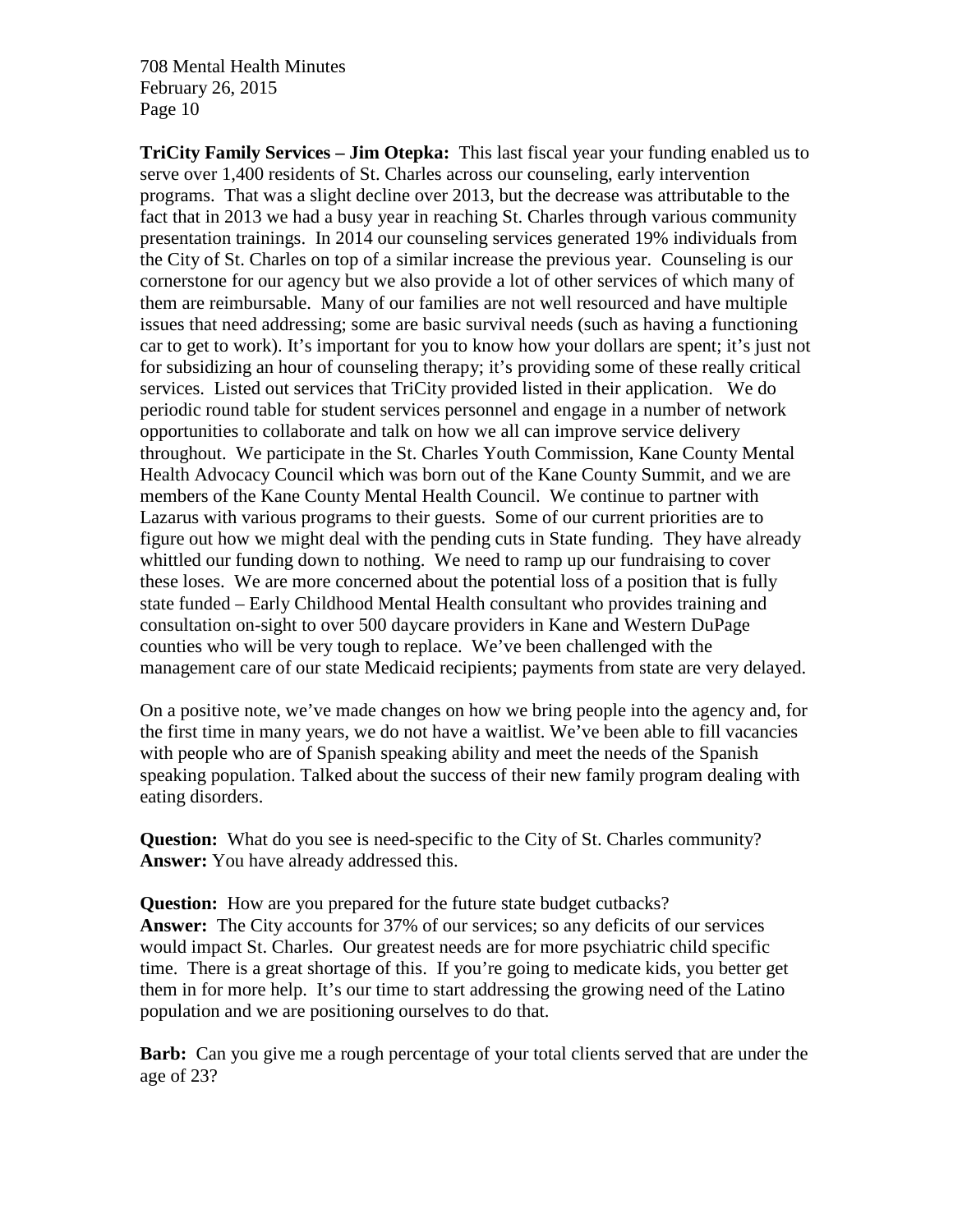**Jim:** 60% of our counseling case loads are family cases (child/adolescent).

**Carolyn:** If 50-60% of your case loads involve children, are you looking at partnering more with D303 like what you're doing with the Teachers' Institute such as a roll out plan?

**Jim:** We are very active in the schools this year in creating awareness. The Summit started this and is spilling out to other communities. Good news is that schools are sending us more children to get in the process, but the demand is growing. Teachers are also partnering more with some of these kids. **REQUEST: \$204,000**

**Lazarus House – Liz Eakins, Executive Director:** We are a homeless shelter, transitional living program, and outreach program that serves central Kane County and serves the communities of St. Charles, Geneva, and Batavia. The majority of the households we serve are from the City of St. Charles – about 57% is what we served last year of the total numbers served; and of those numbers from the City of St. Charles, 56% were impacted by mental illness, substance abuse, or some form of developmental disability. It's still unclear what the effects will be of the state cuts. We tend not to panic too much because we do have a diverse funding base. With that being said, when we do have to adjust it will be those auxiliary things that we do for our guests that we won't be able to offer. We've been grateful to be working with Renz who had a grant to help us and other neighboring agencies to be able to provide mental health, substance abuse, and physical health to our guests. That Federal grant ended in October and a major expense we've seen from not having this grant any longer is transportation to get our guests to/from Elgin for therapeutic services that are not offered within our city limits due to limited bus schedules. Lazarus offers diverse services and we are the soup kitchen in this area. There are folks terribly impacted with mental illness that are out on their own with limited resources and come to Lazarus as their home 2-3 times a week, and by being able to keep an eye on them we can monitor them for changes that can be harmful to themselves and try to get them some help. Everyone who comes to Lazarus are screened for mental health and substance abuse. If that's the case our case managers will refer our guest to Renz or Ecker Center for a full assessment. Part of their stay at Lazarus is these guests must comply to the plans set out for them. Our outreach programs are from five different grants we received from the State of Illinois that help them to pay rent/utilities, etc. These grants also allow them to meet weekly with our case managements and get some medical attention.

**Mary:** I noticed in your application you have a monthly lunch for service providers – how is that going?

**Liz:** This is an informal gathering with leftovers and we have good attendance on average of 15 service providers. There are a number of churches that come who are not service providers, Salvation Army, Prairie State Legal Services, Veterans organizations and others. There are six different organizations that provide dinners once a month so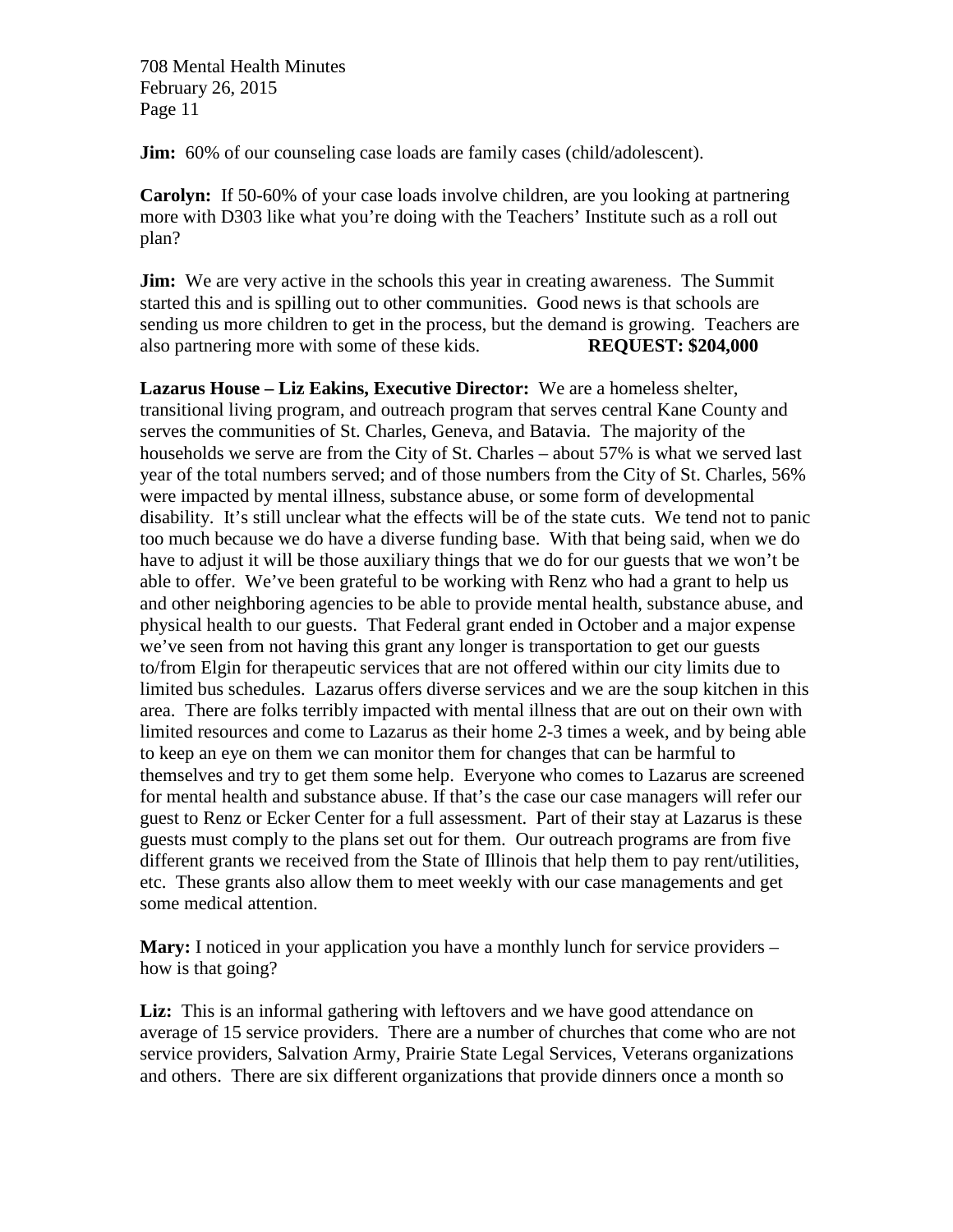that covers 6 meals out of every month. We count on the support of each other to serve to the best of our abilities. **REQUEST: \$49,230**

**Living Well Cancer Resource – Missy Petty, Clinical Service Manager:** We offer over 60 services at no charge to people affected by cancer which are primarily patients and caregivers. Caregivers can be to a spouse, child, parents, good friends, etc. The spectrum of programs ranges from counseling, support groups, networking, education programs, art programs, meditation, etc., as well as a lot of wellness programs such as yoga and massage therapy. There are only four centers in Illinois who do what we do. The demand is getting bigger and the need of counseling is increasing quite a bit. We have three clinicians and three social workers who provide counseling. They also need different types of resources such as financial, housing, disability-FMLA, etc. Talked about "Connect-a-Care" which is a "best practice" program doing early intervention and identifying the needs of a patient early on and getting them those resources. We saw 353 St. Charles' residents last year – 19% of our population base. Requests for services are growing over the last year. We've been around for 10 years and word of mouth has generated a lot of services our way.

**Question:** What do you see is need-specific to the City of St. Charles community? **Answer:** The counseling requests are getting larger and we work hard to never have a waitlist. We're seeing quite a bit in our children's programs and have added a program for children under six years of age. We've partner more with CDH Pediatrics and are seeing more pediatrics or they are a child who has a loved one who is diagnosed with cancer. There is a lot more bereavement that we are dealing with.

**Barb:** Do you work with Fox Valley Hospice – that seems to be an overlap?

**Missy:** We do but it depends on how they come to us. We don't want them working with Living Well for the past five months and their loved one passes away and then we send them out of a community where they feel comfortable and have relationships with the clinician and staff. If it's already an existing relationship, we tend to hold onto them. If it comes through the distress screen or we get a call from a community we would refer them. We have facilitated a bereavement group for them due to Fox Valley Hospice having a shortness of staff – so we certainly do collaborate.

**Question:** How are you prepared for the future state budget cutbacks? **Answer:** We don't get any state funding.

**Barb:** If interpreting your application correctly on page 7 of your Annual Report – in noting the EMR reference does this mean that starting in 1/20/15 the medical community can now track treatment and response progress of the client at Living Well in conjunction with all of their other treatments?

**Missy:** We do not chart in their EMR. Nothing at Living Well goes into the EMR. If it's a distress screen that is done at a Cancer Center while we're onsite there, it would go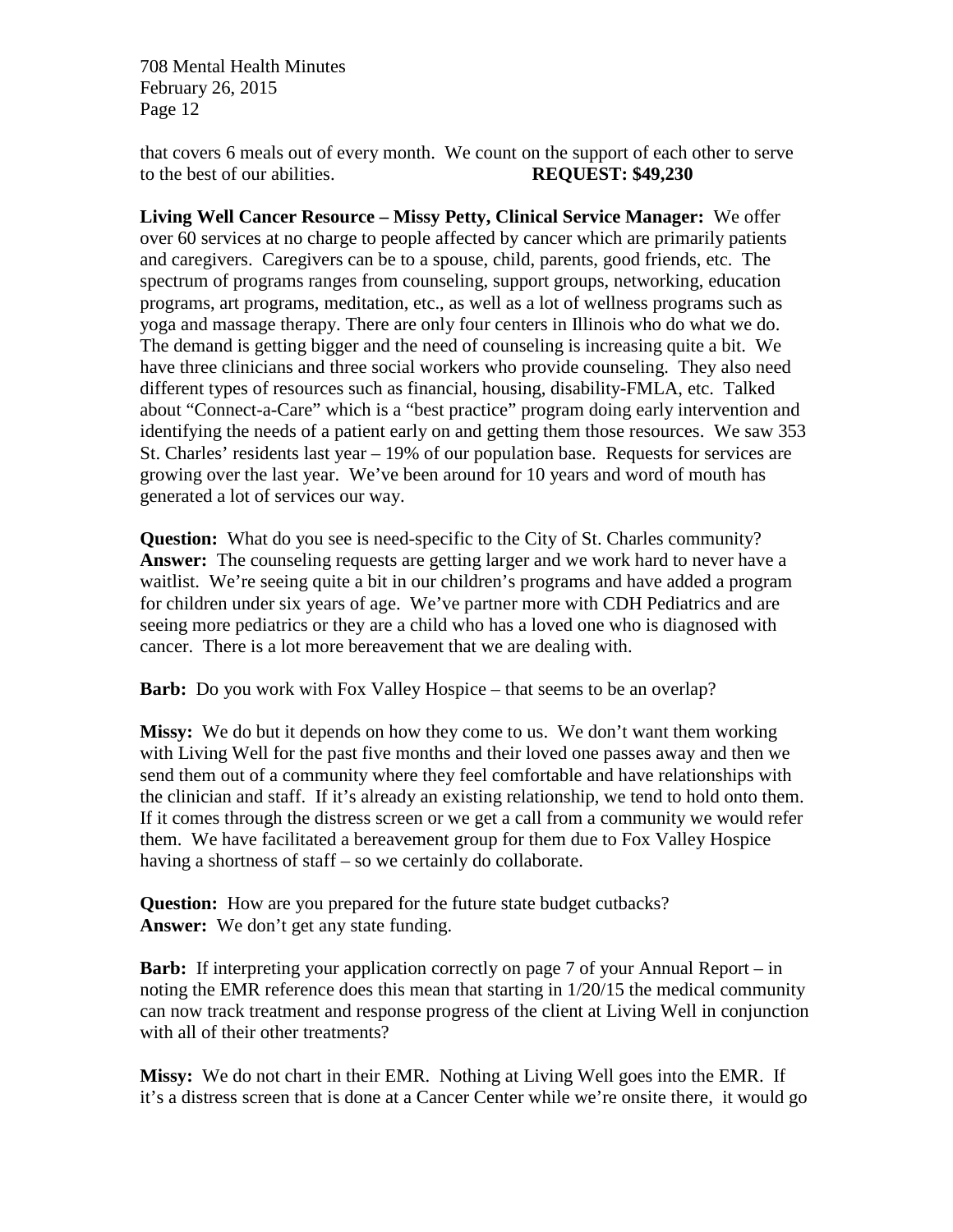into their EMR, but if they are our clients at Living Well, those are my charts and do go into the EMR.

**Maureen:** Is Living Well going to expand to different communities? And if you do, would that lessen your case load here?

**Missy:** There is a need. We have patients coming from many different communities. It could lessen our load by a small decrease. If you are not well, patients don't want to drive the distance and we would refer them to someone closer to their home.

**Carolyn:** Your request did increase from previous years, has your percentage grown somewhere to 19% this year?

**Missy:** We had 20% more residents from St. Charles and Living Well has had double digits new participants every year for the last eight years.

**Maureen:** Do you track how long you see a patient at Living Well?

**Missy:** We do track that but I'm not a part of that. As a clinician I've seen patients come for years. Cancer is treated as a chronic illness so I've seen patients actively receiving treatment for over a period of years. One can live with cancer for a long time. We don't have any qualifiers of when you have to be done receiving treatment.

#### **REQUEST: \$30,000**

**Community Crisis Center: Gretchen Vapner, Executive Director:** This July we will celebrate our  $40<sup>th</sup>$  anniversary. It's all about resources. The cases we are seeing are more complicated, the people we are living with have more challenges, and we are challenged to meet their needs. We've seen two trends in the last two years. One is we are seeing many older women 60 to 80 years old in shelters without resources, unable to work with both mental and physical health issues. Victimization for a life time and they finally come for help and the stories vary from person to person. Resources for elderly women in their 70's are very limited. We are challenged to find ways we can help this group of women who have all but been forgotten. The other trend is mental health issues that can start with domestic violence, sexual assault. I'm always shocked that more than 65% of the cases we have in shelter have mental health issues. About 40-50% require medication. If they take their medication they can stay and behave, but if they don't or that medication is not available to them, I don't know that any other shelter can assume the risk of what does happen. The Governor states that his first target is going to be Medicaid and I worry because I don't know what happens to people who don't have the medication they need or the treatment they need. Last year we gave out 2,500 coats and 43,000 diapers. Your financial support does go towards St. Charles' residents (1,200 hours this year) and we are very concerned about the proposed state cuts. We are looking at new revenue streams and doing fundraisers.

**Question:** What do you see is need-specific to the City of St. Charles community?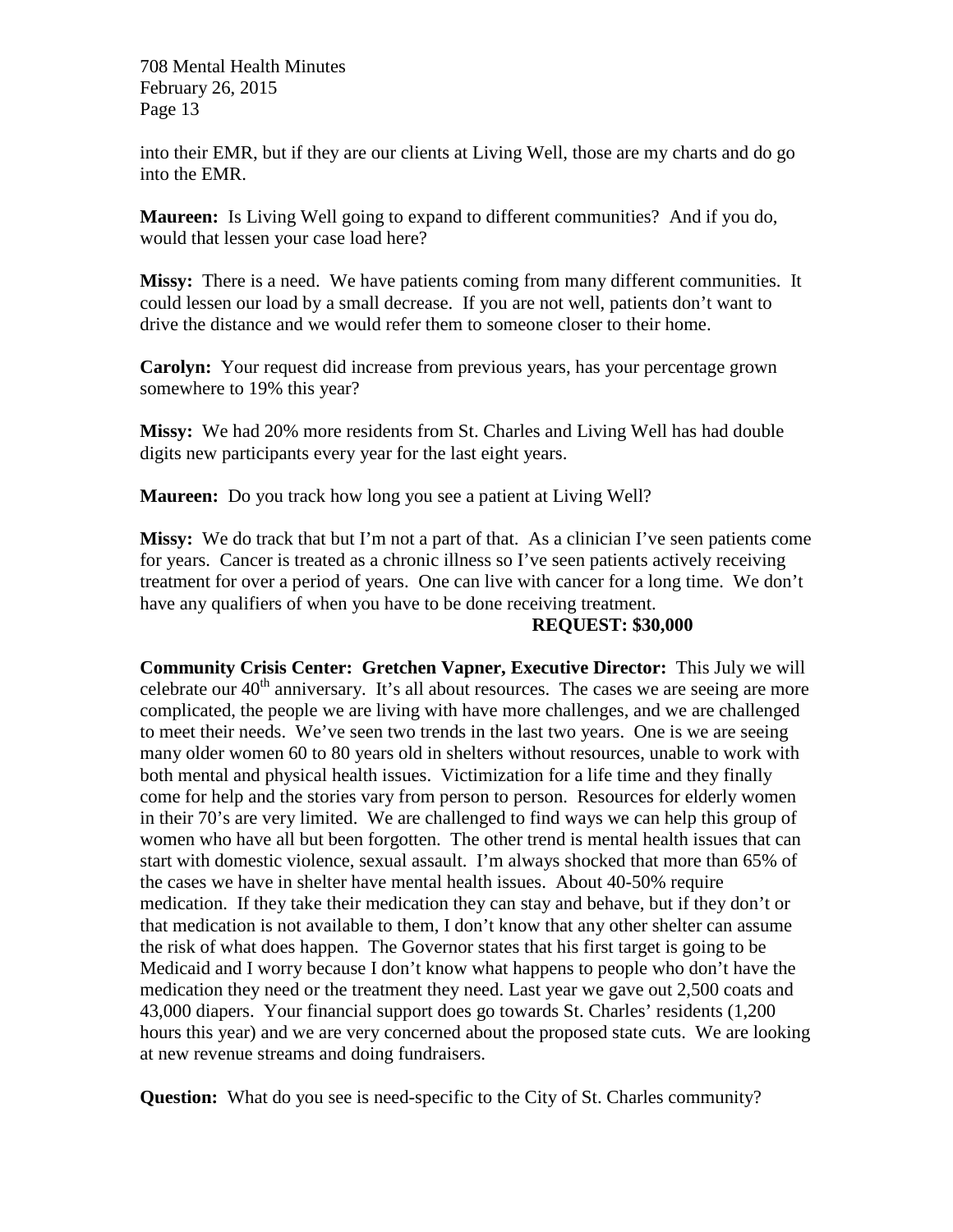**Answer:** I see more education about domestic violence. There is still somewhat of a reluctance to see that it's here.

**Question:** How are you prepared for the future state budget cutbacks? **Answer:** Already addressed this question.

**Barb:** In your application process you found a way to make additional funds via E-bay sales. Can you tell us about that?

**Gretchen:** We once had a resale shop and the rent was expensive and was run by volunteers and we weren't making enough money and closed it. Someone in our community died a couple of years ago and we volunteered to clean out her house and we found a treasure trove of antiques, jewelry, furniture, etc. and we decided to do a virtual store on E-bay and sold them to help fund our Center and have been continuing to do that. **REQUEST: \$16,500**

**Wredling Middle School – Rene Boehm:** Wredling is a highly functional education institution and a mental and emotional institution. We have 1,100 students and gather data in a lot different ways with the Illinois Youth Survey. This gives us raw data indicating who these students are in so many levels such as what they do when not at school, their home life, choices they make with environments they are in without choice (reference Powerpoint in application). We have 10% of our students who feel depressed on a regular basis and don't want to be involved in activities.

**Ron:** You referenced 25% of your population of the individual education programs including emotional and mental disorders is 265?

**Rene:** That is correct.

**Mary:** Didn't it used to be that students with special needs were at Wredling?

**Rene:** We have different programs and Wredling has more high percentages than other schools in some areas. We have a self-contained emotional disorder program, autism program, cross categorical program at our school where the other schools do not host these programs. They may not be in the Wredling boundaries but they're in the STC boundary and come to Wredling.

All these numbers are what we have record of just for those students that have been diagnosed or gone through a program and had an educational or doctor's label placed on them. Over the 15 years I've been in the mentoring program, it has changed quite a bit due to the fact we didn't have the types of data we have now. We've gotten to learn our population and have changed our programs accordingly based on that. We've changed and added programs as our own education of our student group. Some of our staff attended a mental health seminar and learned that some students do not have one single person to go to in a school; yet we have all these students who are struggling with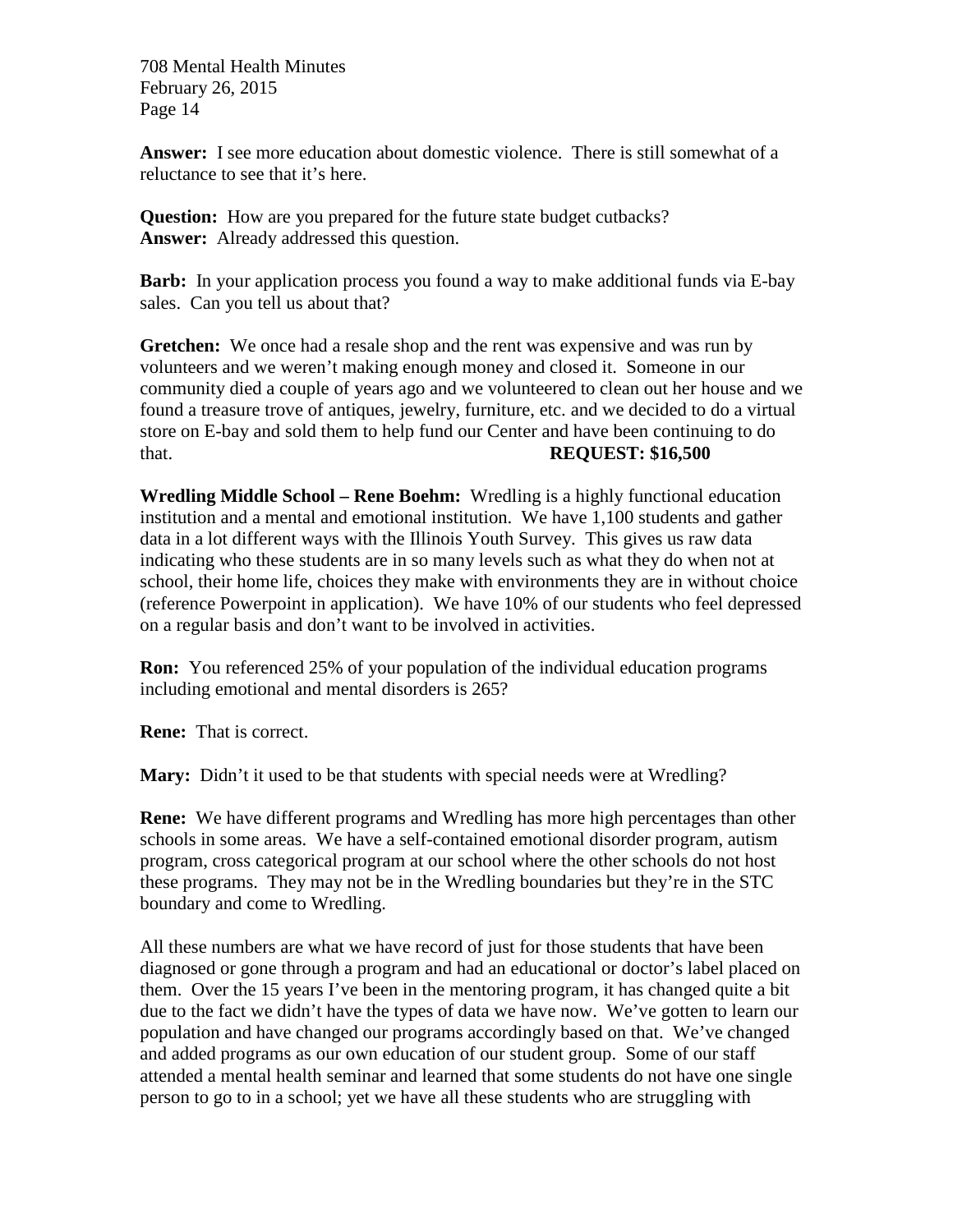depression and suicidal tendencies, drug abuse, conflict at home, etc. and don't have anyone to go to. We used to use index cards and weed through our students but we now survey every student twice a year and they list one student and one adult in the building, that in a crisis, they would go to. That's separated out by team and each team goes through that name by name. If someone lists nobody they would go to, they are flagged and we need to go and make a connection with them. Those are the students who are at risk. Staff/teachers are reaching out to these students and working with them and do a lot of activities out of their own pocket. "Students don't care what you know until they know that you care." This is a school wide program that we go through the survey, Powerpoint presentation every year.

**Mary:** Have you ever approached the Greater St. Charles Education Foundation for a grant? They try to balance their grants between technology and programs. When I was president we paid for an anti-bullying program for one of the middle schools. This may be a possibility for them to consider.

**Barb:** I also brought in information from the Community Foundation that's for everyone. You should look through there and there might be something there as well.

**Question:** What do you see is need-specific to the City of St. Charles community? **Answer:** I believe you have answered this.

**Barb:** You served an additional 928 hours of assistance this year, reduced your costs by \$2.78 an hour. This is great, can you explain what you did to reach this achievement other than teachers not turning in their receipts?

**Rene:** We spent all of our dollars, had some left over from magazine sales and doing a lot more out of pocket. We are narrowing our scope and targeting students very specifically and creating programs based on need. Programs are smaller with 15 students with two teachers or five students and a student assistant counselor. The costs have come down and in addition to that we are filtering names through the district office. We can truly say that only this number is within the St. Charles' borders and being served. It's more of an accurate number.

**Barb:** Does staff at Wredling work with Suicide Prevention, TriCity Family Services or other agencies in the area to assist these students?

**Rene:** Absolutely, we give referrals to TriCity Family Services all the time. We have health professionals come in and educate our staff; and then have them come back and give a presentation to our  $8<sup>th</sup>$  graders on what they should do in different situations.

**Carolyn:** With your budget, if the program is not funded by the 708 Board, what happens to it?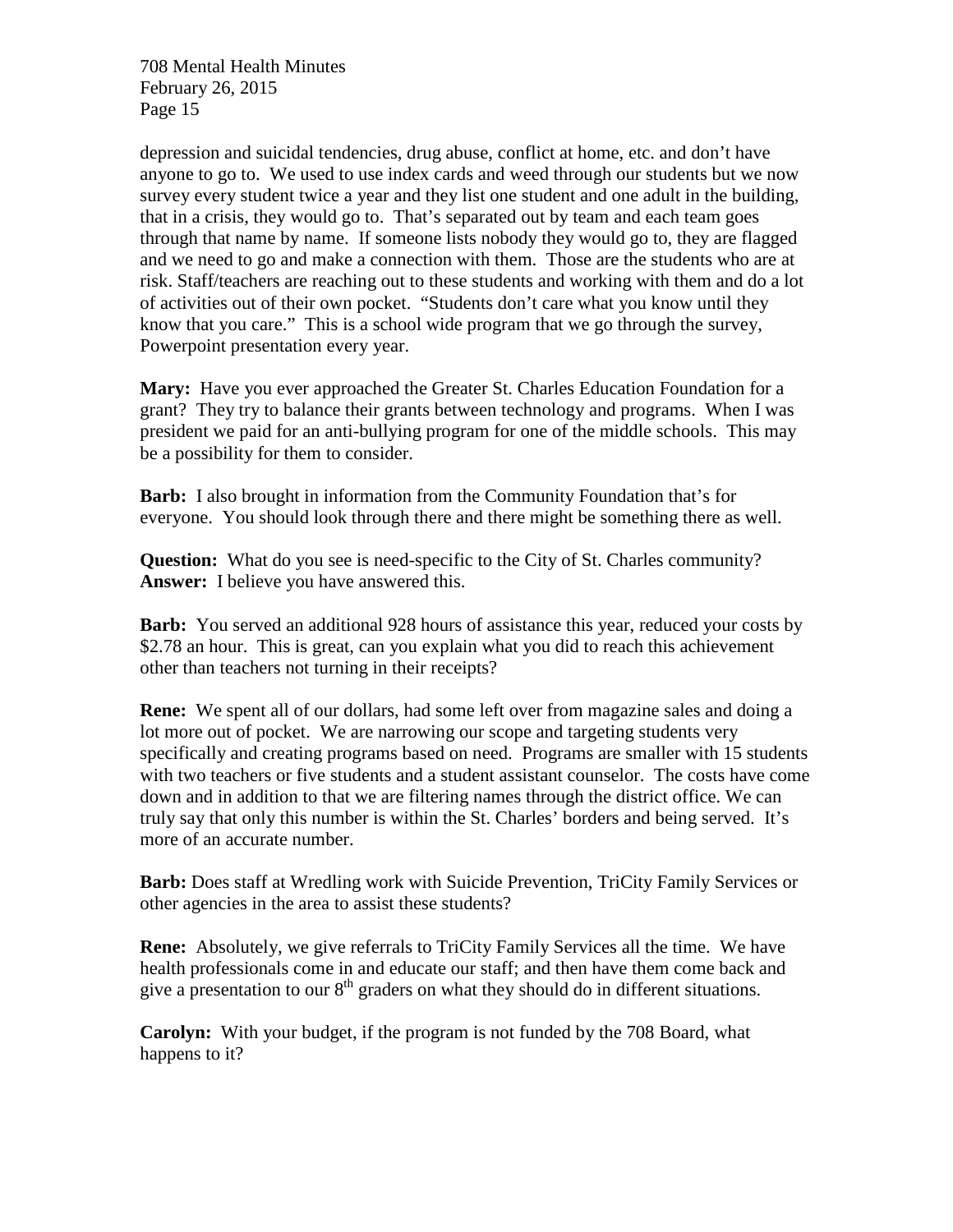**Rene:** The program dies. That's not to say we quit caring, but certainly I can't say to teachers every year that you can be reimbursed. That's not why teachers do it but there isn't really any other specific funding.

**Mary:** Do you have any data on your suspension rate?

**Rene:** No, it's very low. We don't typically send kids out of school. Typically now we have in-school suspension and teachers will come down to the office and bring them work and converse with them. **REQUEST: \$4,000**

**DayOne Network – Gayle Bridger and Angela Churney:** We are a non-for-profit organization, community based agency that provides independent service coordination and advocacy service for developmentally disabled individuals of all ages. I'm representing the Child Family Connections program housed at DayOne Network and Angela Churney will present information on other access community programs.

**Gayle Bridger:** Child Family Connections is the point of entry for early intervention programs in the State of Illinois for Kane/Kendall counties for children at birth to 3 years old who have developmental delays or disabilities. This connection program employs 32 of the 54 people who work at DayOne. We provide eligibility determination for early intervention programs, we facilitate the individual family service plan meeting and write the service plan for eligible children, and we provide service coordination for all early intervention services that are appropriate for each child. We also authorize payment for such services. That money does not come through our agency but we authorize it and the money comes from the central billing office in the State of Illinois. We are currently serving 1206 children in Kane/Kendall counties; 84 of these children reside in St. Charles. This number varies day-to-day as children are found eligible, ineligible, or aged out of our program at the age of three. We also provide training for staff and the therapists, and we open these trainings to our community partners. We have people coming from staff at Visiting Nurses Association, Helping Families, Family Focus, and Kane County Health Department. We anticipate serious cuts in our funding as proposed by Springfield. He is proposing us looking at children with a 50% development delay as to our currently 30% development delay. We don't receive any funds for children going through the eligibility process. We are concerned on not being able to provide services to those children.

**Angela Churney:** I'm a case worker and do screening eligibility and assessments. We are a referral organization. We don't provide direct services, but everyone has to come through our agency in order to get service from the system. With my own case load I see 80 to 90% of individual (4 years and older) that have mental illness or are on the autism spectrum disorder. Autism has just exploded and parents come in with an adult child that they no longer can take care of due to their health reasons or going into assisted care. Assessments are costly themselves depending on an individual's age, functioning level, and mental illness. We also do ISA support (this is Medicaid funded) where they take over and monitor what the agency does to make sure the individual's developmental and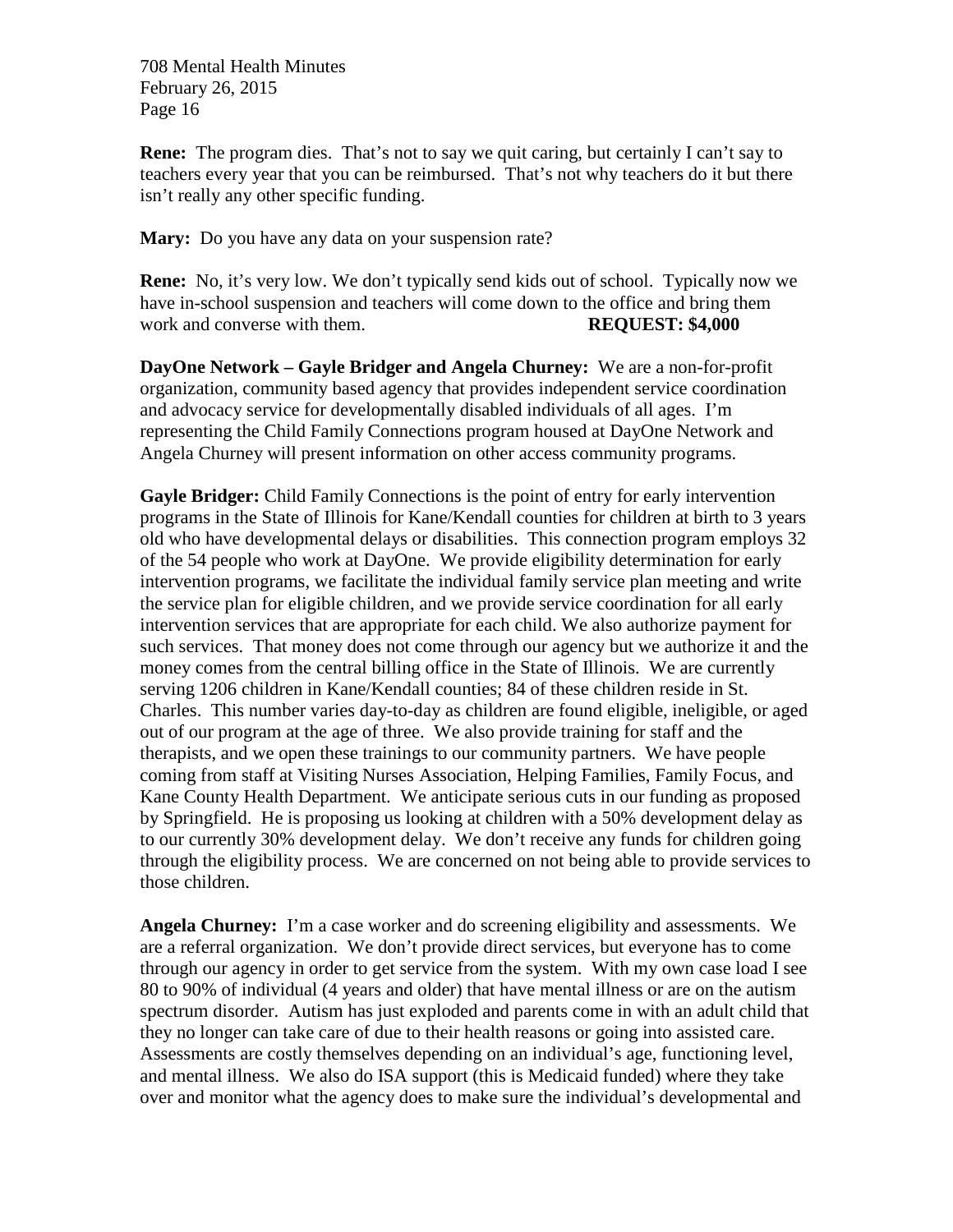mental health issues are being addressed because they don't have a guardian of some sort to take care of them.

For the St. Charles area we increased by 45% for individuals four and older. Children of families are graduating and there are suddenly 21 years of age and there are not any programs for them to attend. We have to do a lot of crisis applications to have these children taken care of. We are often utilized as incidental counselors for people who are struggling with depression.

**Question:** What do you see is need-specific to the City of St. Charles community? **Answer:** As stated we've had a 45% PAS (Pre-Admission Screening) increase in St. Charles and most of these children are coming out of school and they can't manage their behaviors that is affecting their whole family; so trying to get support for them to keep their families intact. Everyone who has a developmental disability has to come through us for assessments and to get the proper paperwork in order.

#### **Question:** Can you explain the PUNS system?

**Answer:** Puns (Prioritization of Urgency Needs for Service) is a pre-requisite to get into PAS to get any kind of service. PUNS served a purpose for the state to let them know for planning purposes what the needs are going to be. Example: you have a child that is in a crisis situation that you can manage, I make an appointment and if you meet the state criteria for crisis I will do an intake service plan to determine what evaluations need to be done: psychological, psychiatric, psycho-social, physical, etc. Then we find an agency such as AID or some in-home support; for residential there are many agencies statewide. Then when an agency is found I have to write a crisis request to show how this individual is at risk for abuse, neglect, or homelessness; and then we either get an award or not.

**Question:** Does the bulk of your funding right now come from the state? **Answer:** It depends. In the PAS we are grant funded but it will be cut back now. For ISA they are Medicaid funded which is mostly funded by the State. CFC is primarily unfunded by the State.

**Question:** To clarify, I cannot call AID directly to get my child service? **Answer:** No and we get parents getting their children on the PUNS list as early as 8 years for future services because the waiting lists are enormous. Those families have to be in crisis as that is the only services that are being provided at all. Also for the Early Intervention Program, if we see a child with multiple issues we suggest parents put them on the PUNS lists as early as 2 years. We do a lot of outreach to schools to make them aware of these situations that may come upon them when their children will be leaving school. We also deal with aging adults who pass on and leave a child behind with nowhere to go. **REQUEST: \$10,000**

**Fox Valley Hospice – Kathy Melone:** We are celebrating our 34<sup>th</sup> year serving Kane County and surrounding areas. About a quarter of what we do right now is actually hospice related where we have volunteers and our nursing staff working with people who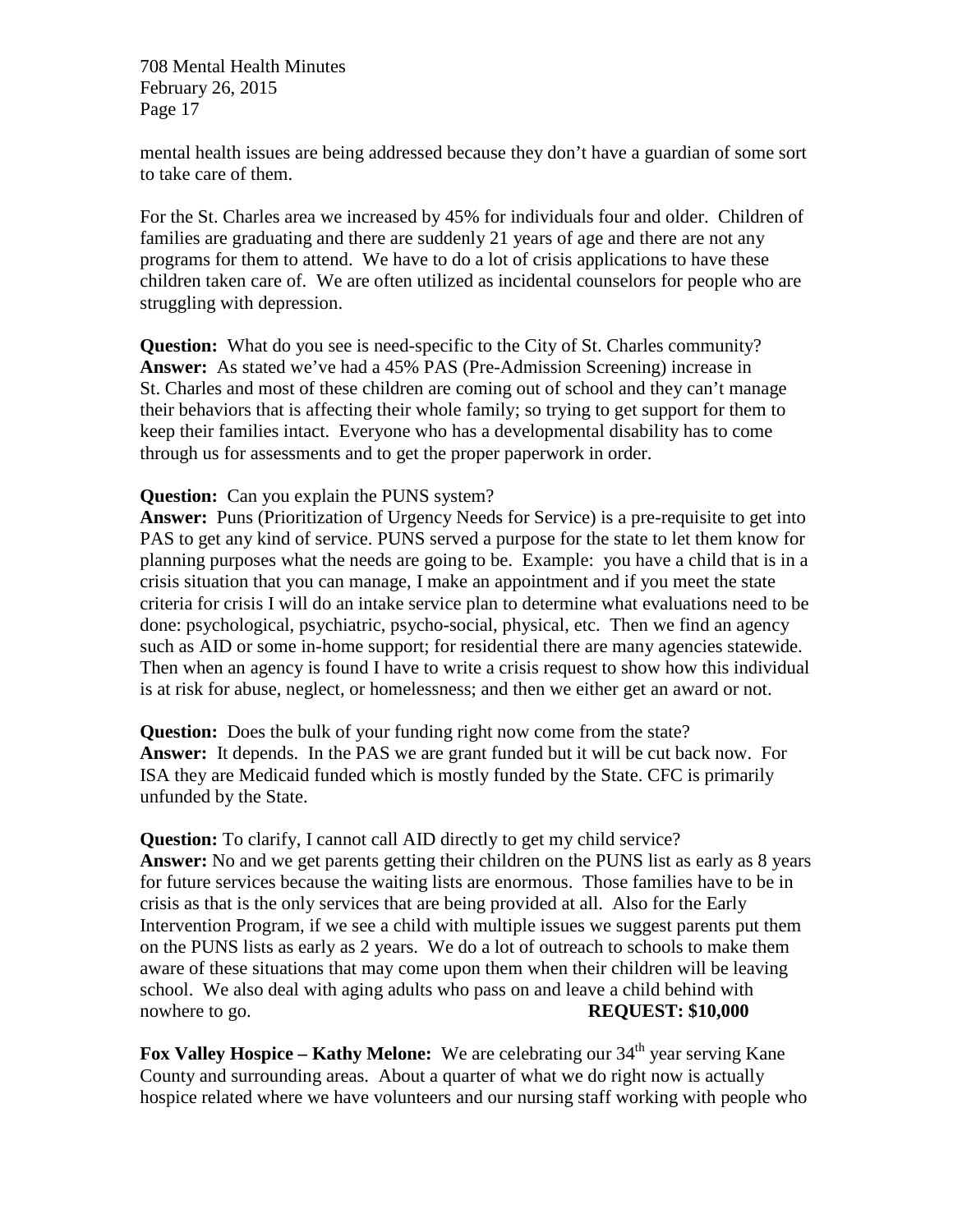are going through a life threatening illness. We are different from Medicare hospices that we require a different prognosis from the doctor. If you're a Medicare hospice you need a 6-month, or less, prognosis to obtain their services and you cannot be undergoing any type of experimental or curative treatment. We try to reach the family in a much earlier progression to help the entire family who is suffering through and being affected by the disease/illness that is affecting the person in the family. We work with a lot of families who are much younger who might still choose to go through curative treatments but the prognosis is generally not that good. By getting in with the family earlier we can work with the whole family (children/spouse) to have them be prepared for what is to come. We have recently developed an extremely good participatory grief program for children when a parent is dying for whatever reason, we work with the kids to prepare them to try and head off what is going to happen in their lives and understand it; so they don't hit bumps in the road in their classwork and try to develop their personalities and friendships. A lot of families do come to us in their cycle of illness and we have a welldeveloped bereavement program. About 75% of the people we serve are through our bereavement services. We work with them on how to cope finding a job for the survivor, paying bills, etc. All of our programs/services are completely free of charge. We do not deal with Medicare. Most families that come to us don't have any type of insurance that will allow them to go into counseling. They have nowhere else to go where they can get these services for free as they go through the litany of changes in their lives. These people need counseling to be able to get through to the other side of this life experience. Our childhood bereavements are going well. We've made connections with the schools where they are calling us up with referrals as they see them going through these crises. Often times kids experience the loss of a sibling through suicide (told a St. Charles' story of a good outcome). We also work with children that have lost their parents through deportation and are now here in the US by themselves. We work with kids whose parents are incarcerated and have no way to get to the penitentiary to visit them – so they, in effect, have lost their parents, and most recently we have been counseling children whose has a parent in rehab and is living with a relative. We are trying to evolve our services to help kids or anybody who is experiencing any type of lost where a person is removed from their life where the higher percentage is in death lost. All of these services are free regardless of the loss situation. We've been asked to go into the Youth Correction Center to help counsel some of these kids that due to a loss of a parent, is a main reason for them being in there.

**Question:** What do you see is need-specific to the City of St. Charles community? **Answer:** It's what is specific to the needs of Kane County – all the families, there might be differences but they are very similar. Anybody can experience a death loss or going through crisis. It's in St. Charles just as much as we see it elsewhere. All of our services are also provided in Spanish. We have a Spanish-speaking volunteer and a case worker. They don't have to through an interpreter to try and explain their feelings.

**Question:** How are you getting the message out that this program is now in Spanish?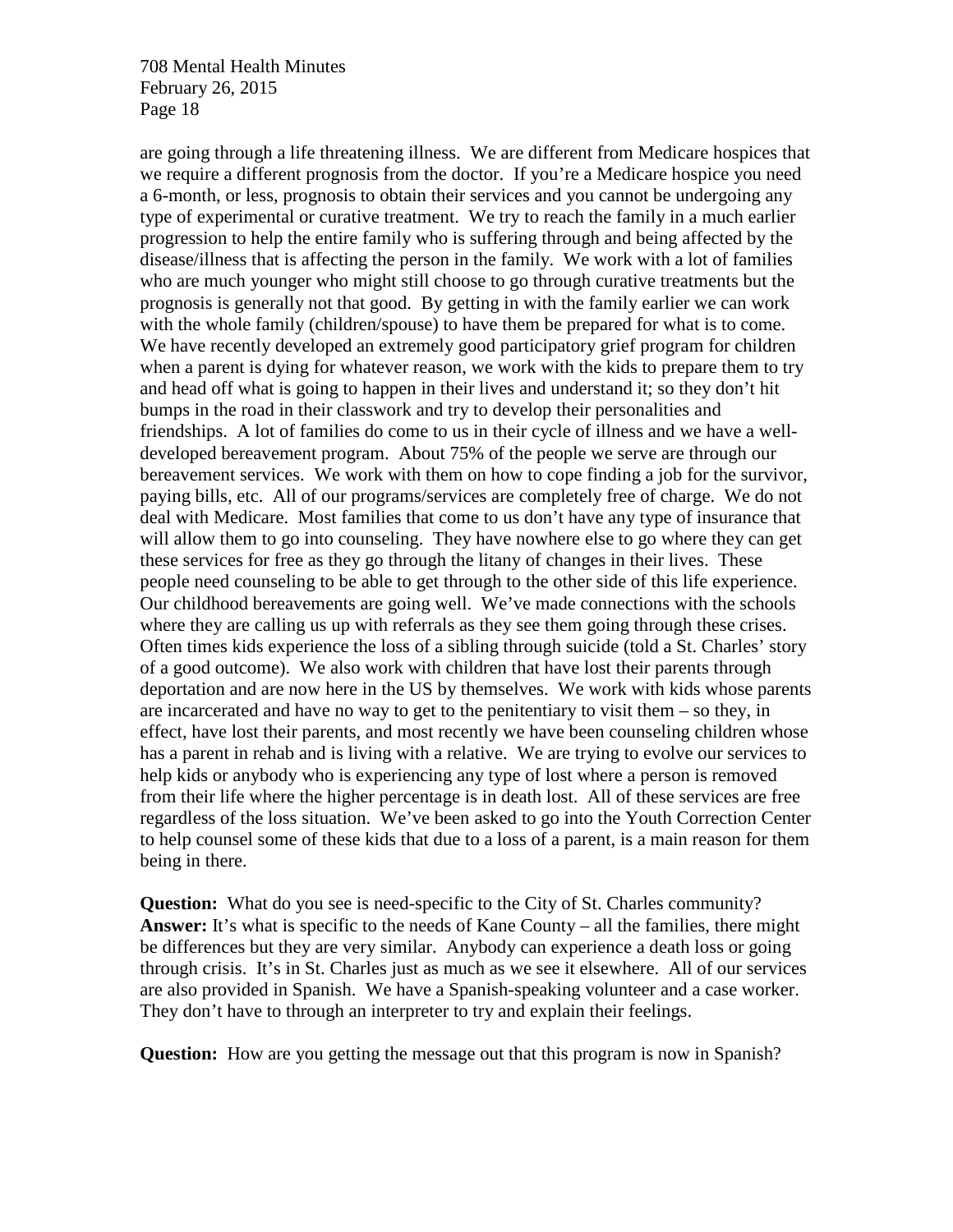**Answer:** It's a challenge but we have a commission of Spanish speaking volunteers that go out and speak at churches and different community centers. We send out fliers of our programs in Spanish and English as well.

**Question:** Regarding your free community programs in school, such as in Aurora schools; why in Aurora and not in the TriCities? **Answer:** That is a different program and that is being phased out of Aurora. **REQUEST: \$25,000**

**NAMI KDK – Denise Edwards, Executive Director:** We serve Kane, DeKalb, and Kendall counties. NAMI is the largest, grassroots mental health organization in the country. We have developed in the last five years, our affiliate, of being one of the small ones to now being one of full service NAMIs in this area. There are only five in the Chicagoland area out of 15 NAMIs. All programs we have we also give free of charge. We see people who are on waitlists trying to see someone and come to us while they are waiting. We see people who don't have any insurance and no one will see them. Most of our programs are peer-led programs. We train the peers, supervise them, and our programs are written by professionals. We have two part-time employees and all others are volunteers. We have 49 very active volunteers (told a St. Charles story). We provide people with support groups, such as, Family-to-Family class. Last year we had 13 St. Charles residents in the family support group. We do a lot of school programs, but not so lucky getting into the St. Charles' schools, but STC-North is considering us to come in and do a program. Our school programs are well received in the schools and get good reviews from the kids. We do a lot of outreach programs and customized presentations. Just did a Crisis Intervention training with St. Charles police officers. We work with the Mental Health Court and provide funding for bus tickets and medication for people going through the Treatment Alternative Court if it's needed. We have two main fundraisers a year and apply for grants

**Question:** What do you see is need-specific to the City of St. Charles community? **Answer:** We need to get into the schools and do more education with the adults. This will help to eradicate the stigma that is preventing so many people from getting treatment.

**Carolyn:** The boundaries for K-north and K-south – where does it lie in St. Charles? **Denise:** It is north of Rt. 64 and we take 99% of the City of St. Charles and half of the township.

**Carla:** Could you tell us a little more about your alternative treatment court? So many individuals are incarcerated with mental illness; does this program help to deter that?

**Denise:** Yes it does. Kane County has the first mental health court in the State of Illinois. If you qualify to go into this court, then you can go into treatment instead of going into jail. Any charges are expunged from your record but it does take longer. You could have a charge that would put you in jail for six months and in treatment it would take you two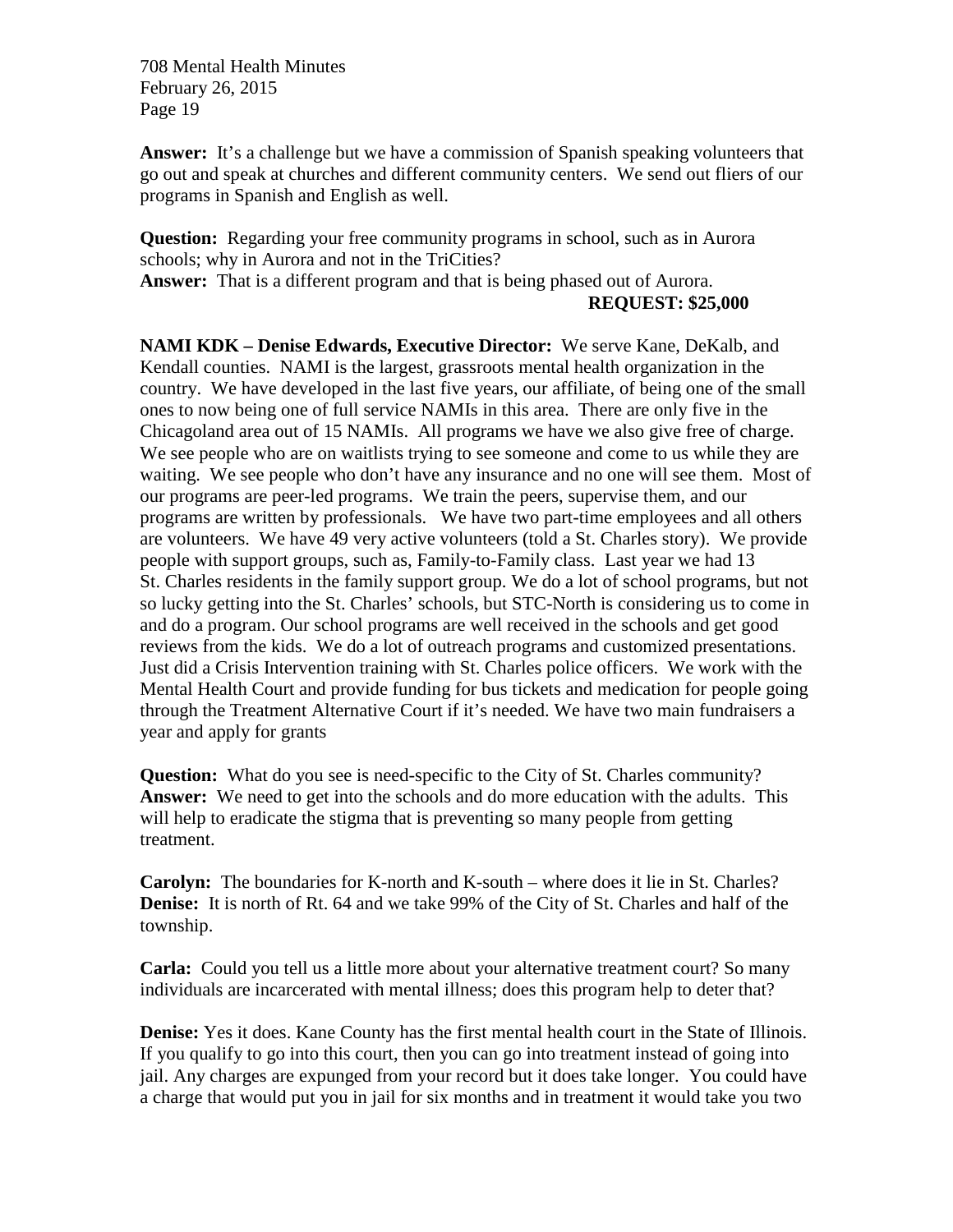years. Our role is that NAMI sits on this committee and we're growing this court with other organizations.

**Barb:** Does D303 utilize your parents and teachers as allies program in both high schools? In your application you note STC-East but not STC-North.

**Denise:** It's STC-East who is trying to decide to let NAMI in. I have not been contacted by them; they're not interested at this time. It's difficult to get their attention but will keep trying. **REQUEST: \$6,000**

**Renz Addiction Center – Jerry Skogmo:** We've been around since 1961 and have offices in Elgin, Streamwood, and St. Charles on 409 Illinois Street. We provide prevention and treatment for alcohol and substance abuse as well as a lot of prevention education for HIV programs. We have an employee assistant program and work with non-profits and some EAP work for them on behavioral health, substance abuses, and health assessments. We see more St. Charles people in Elgin because we are able to do more levels of treatment there than we can do here. We saw 164 St. Charles residents last year. Substance abuse is important because there is a huge correlation between substance abuse and all kinds of social illnesses. Went through chart that shows the kind of people coming to their services, where they're coming from through community referrals, municipalities, private practices, etc. They are treated primarily for alcohol and marijuana abuse and some others. The age group is going up, specific increase in the over 50 age group. We have many challenges such as with Health Care Reform where we are mandated to do certain things like managing electronic records. There is more need for medication assisted treatment, primarily psychiatry and specialized doctors. There was some discussion on gambling and show of numbers.

**Mary:** Do you have Spanish speaking counselors?

**Jerry:** Yes we do. We have two in Elgin and if someone in St. Charles needs one, they would have to go up to Elgin. We are seeking a grant for more Spanish speaking counselors.

**Question:** What do you see is need-specific to the City of St. Charles community? **Answer:** Would like to see more prevention programs in St. Charles. We would like to do more but are not funded for it. We also could use more medication assisted treatment programs too.

**Question:** How are you prepared for the future state budget cutbacks? **Answer:** We've put a freeze on positions for the time being. State budgets are proposed for a 25% cut and this will hurt.

**Question:** Do you anticipate any disruption of state funding to the CABI program with the changes in state government or is funding locked in for the five years of the Illinois grant?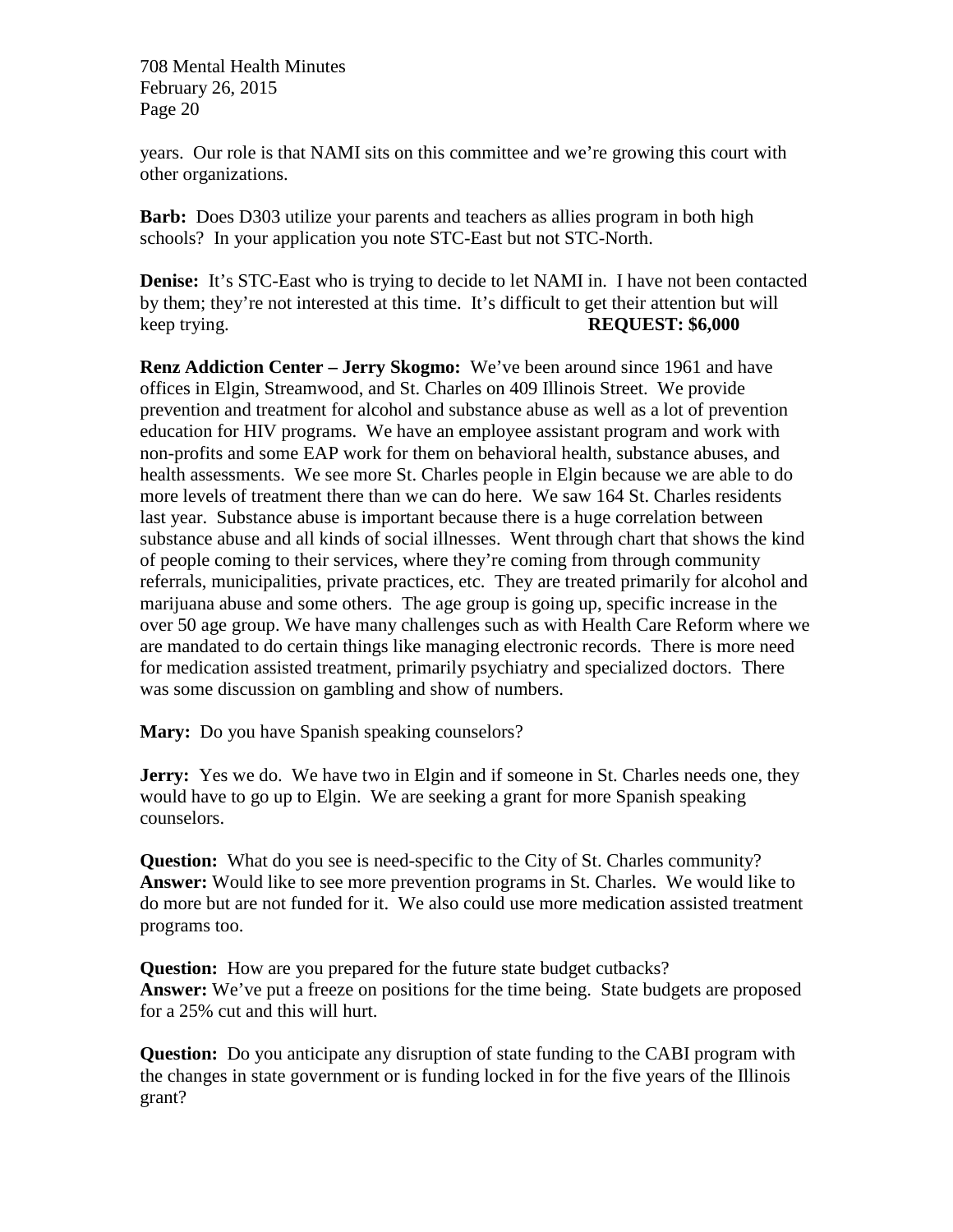**Answer:** We have 2-1/2 years left on that grant and the state can't touch it. It's a Federal grant though the SAMSA program. **REQUEST: \$68,000**

**Easter Seals – Eric Johnson:** We have become one of the Midwest largest providers of outpatient, medical rehab, therapies and services for children with developmental disabilities, serving 3,200 children and their families every year. Our primary focus is on early identification and early intervention with the philosophy that the sooner we can identify a potential delay or disability and provide individual centered therapies, the quicker we can make a change in that child's life helping them to achieve developmental milestones and build a foundation for future development. We see a lot of changes going on in our world. The Affordable Health Care Act is one that participates in increased deductibles for some of our clients, and services for pediatric therapy to decrease. We are having to decrease therapy sessions due to clients not being able to afford the services. We also struggle with the changes of Medicaid to Manage Aid. Many of our families who speak two languages and English not being their primary; they are having difficulty in navigating through these changes. With the state, percentage of delay may increase to 50%. We are working on children who don't meet the 30% criteria. How can we respond if these changes do take place on providing services to those children who need it but are not insured and don't meet the state's new criteria of 50%. We recognize a great lack in preparing children for transition between ages of 18 -22 years of age. We need to start transitioning the children and family far before that and looking into developing a fitness program that looks at taking a child out of a clinical setting into a clinically supervised but also recreational setting. Also looking at how we can help people to identify their children's issues - they need our kind of help. This can be extremely emotional and stressful for a family to go through.

**Question:** What do you see is need-specific to the City of St. Charles community? Answer: There are needs in general in how we can identify issues as early as possible. Need to do a better job getting the word out to the St. Charles community.

**Question:** Based on the presentation from DayOne, I gather the only way people can come to you is by referral from them. Are you working with them directly? **Answer:** I am the Vice-President of Development and don't do intake. It's my understanding that if someone wants to come to us through the State intervention system, they have to go through DayOne. However, if that family has private insurance and doesn't want to go through the system, they can come to us through a variety of referral sources. Typically if they are not in the EI-system it is most often physician referral. That only goes to their third birthday and then there is a variety of sources.

**Question:** What's happening with your Autism program? You've promoted it in past years and your numbers look small with the way Autism is growing. **Answer:** Autism is about 40% of our population. Beginning next month we are going to a medical diagnostic clinic which will further diagnose children who are not responding well to therapy from birth to age three. We believe a great number of those kids will be with autism and no doubt will see our numbers increase. **REQUEST: \$25,000**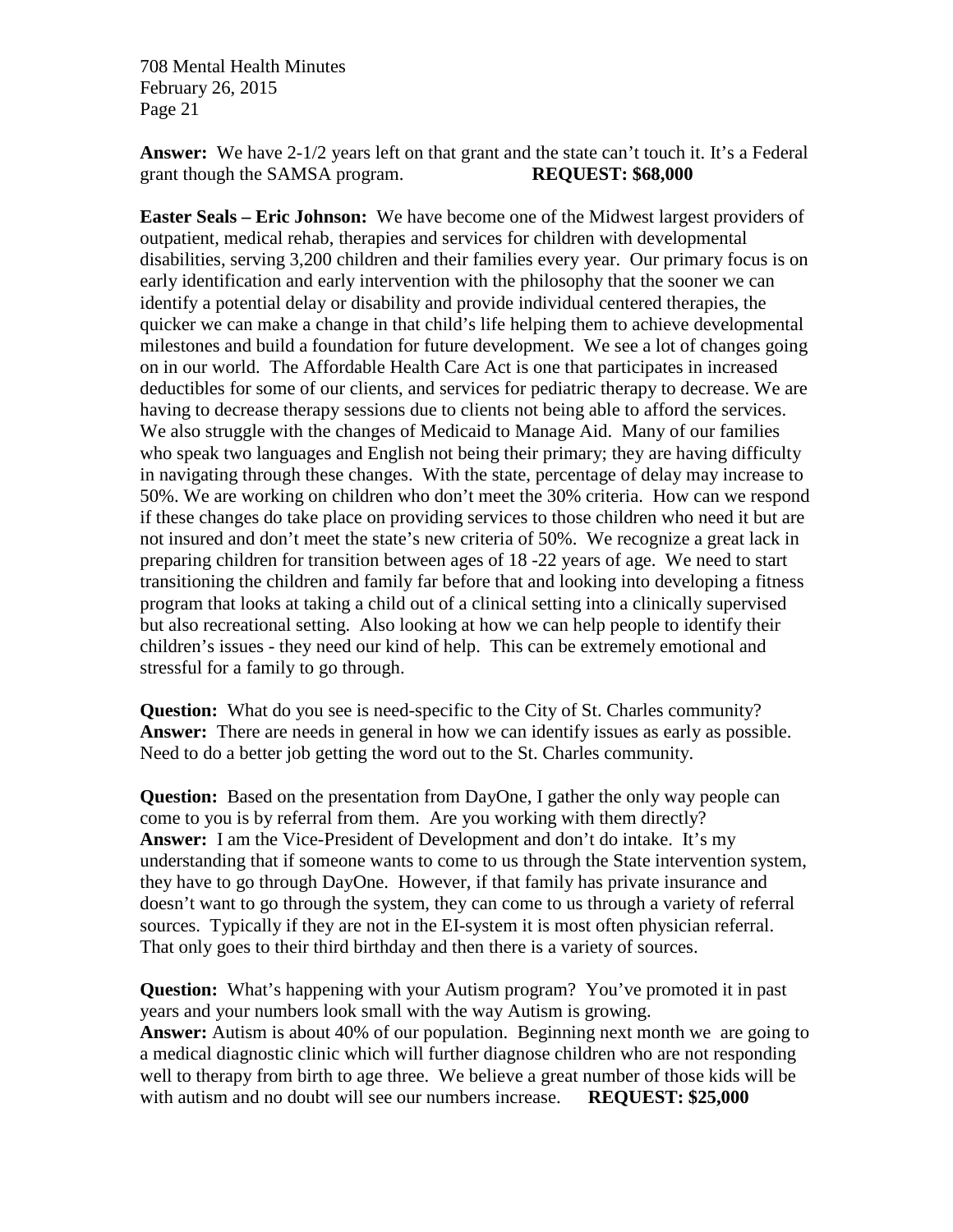**Fox Valley Pregnancy Center – Jeanna Desideri, Executive Director:** I am new six months to this agency. I wanted to explain how we meet the goals of the Mental Health Board. There are a lot of different ideas out there on abortion and how it affects women and post abortion stress syndrome and trauma. I would like to dispel some myths about abortion. One myth is abortion is without consequences or after affects and the other is abortion is most often a wanted choice. If we accept these myths, one may have difficulty in understanding how or why post-abortive men and women suffer physically, mentally, and spiritually and not appreciate the need for a center such as Fox Valley Pregnancy. We provide men/women with the ability to make a free choice and both prevent and offer healing from the effects of the abortion. A woman typically hopes that an abortion will solve a problem and becomes disappointed to find her problems multiply after the abortion. Society provides no means to mourn a loss of a child for an induced abortion and women are expected to move on with life as usual. In many cases a woman tells no one about the abortion and may suffer silently for long periods of time. Having no avenue to grieve and suffer silently, dealing with anger, regret, depression, self-loathing that often follows an abortion are only a few factors that leads to post-abortion mental health issues.

The other myth is that it's most often a wanted choice by the woman having it. Not true. (Reference book "Real Choices" by Fredricka Matthews Green and her ideas on abortion.) Pressure, force, and coercion are often common factors in the choice to abort.

At our center we are providing men/women with the ability to make a good choice. We provide an ultra-sound and fetal development factual information, and counseling on all of their options to make a well informed choice. Through compassionate support, clients know they will be supported and affirmed if they choose to keep their babies. Going through the birth of child can make for a positive change and a host of mental health issues are circumvented by the choice to give birth to one's baby.

Some women who come to us are already post-abortive from a previous pregnancy. We give them an opportunity to discuss this and help counsel them through their situation with healing and rehabilitation. Also a number of women past child bearing age come in to talk to us and reveal they are 20 to 30 years post-abortive and are able to connect them with healing programs.

I hope the Mental Health Board recognizes the reality and seriousness of post-abortive trauma including post-abortive stress disorder.

**Mary:** What year did you open the office in St. Charles from South Elgin and what went into that decision? Were the numbers increasing in St. Charles?

**Jeanna:** The decision was related to the fact we wanted to open our medical clinic for ultrasound which we didn't have in South Elgin and have a more medical/clinic doctors' office type of setting for privacy and wanted to reach out more to the young adults in the tri-cities areas. We are now located here in St. Charles on Dean Street.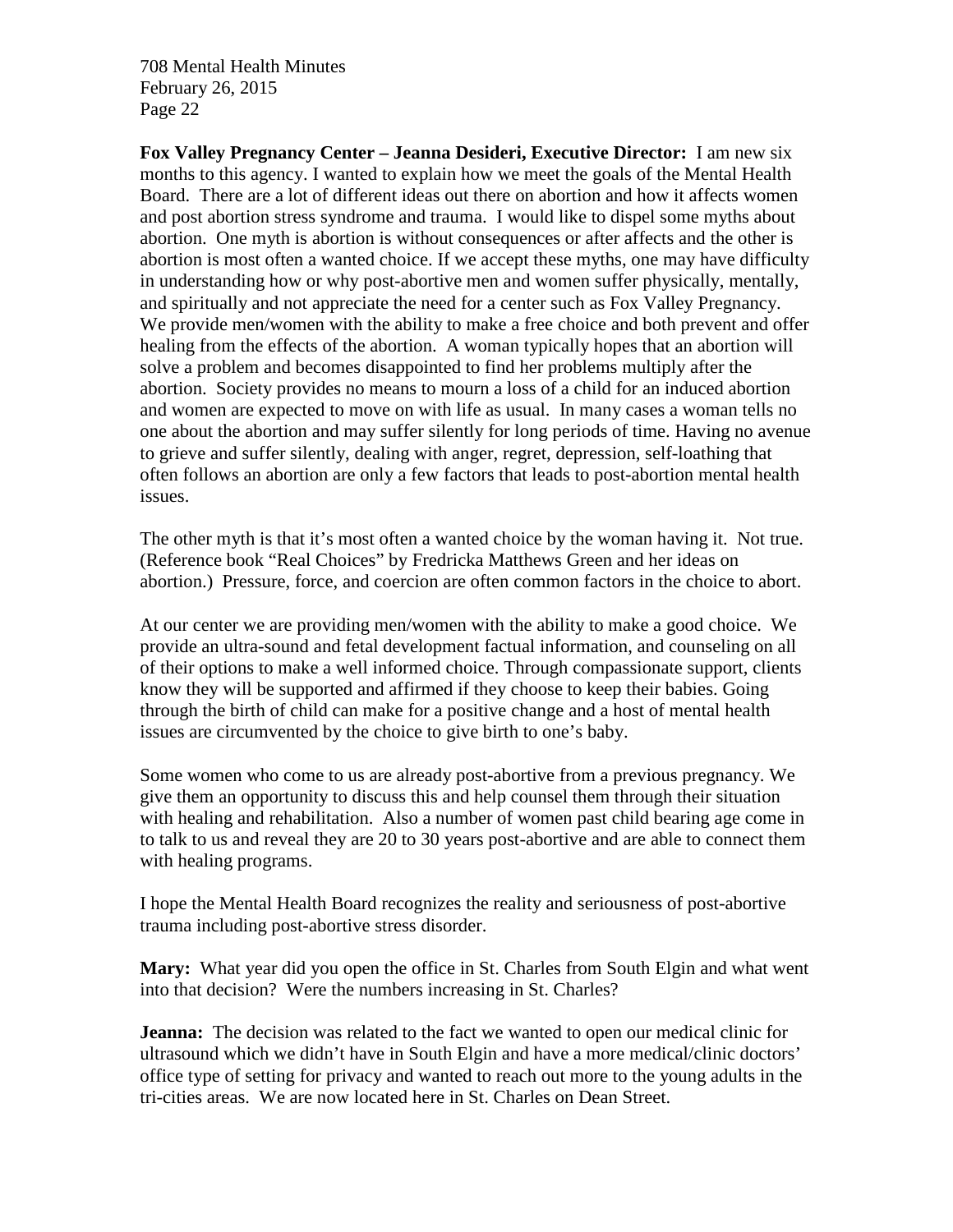**Question:** What do you see is need-specific to the City of St. Charles community? **Answer:** There is need for greater outreach to the high schools, youth and young adults.

**Question:** Have you seen an increase in your numbers since you open up your office in St. Charles?

**Answer:** Overall the numbers have suddenly been increasing. Not sure the numbers have increased specifically to St. Charles.

**Question:** Can you explain more about your post-abortive trauma counseling? **Answer:** We have two registered nurses with years of experience with post-abortive women. They are good at helping women feel comfortable to openly speak about their concerns.

**Question:** Do you refer your clients to TriCity Family Services or some other counseling services? Do you find they have mental health issues when they walk through the door that you are not able to handle?

**Answer:** We are not professional counselors with degrees. We know our limitations, but it's not hard to identify post-abortive distress syndrome and things related to it. We are very well read on these types of things and when someone states they have had an abortion and them opening up to us is their first time to grieve.

**Question:** Do you get any other funding from mental health boards? **Answer:** No not at this time. We don't have any zip code restrictions, so people can come from anywhere in TriCities, Elgin, etc. **REQUEST: \$5,000**

**Fox Valley Special Recreation Center:** Submitted an application, but did not come before the MHB for presentation. **REQUEST: \$5,000** 

# **BOARD DISCUSSION:**

Mental Health Board members went into discussion on making funding decisions for agencies. Current City funds are \$502,351; requests came in at \$667,730 with an unfunded balance of  $\lceil $-165,379\rceil$ . Since the City has gone down in funds  $-4\%$  decrease from last year; none of the agencies should stay level to the monies they received last year. Everyone should take some reduction. Board looked at the number of people and hours of service each agency is serving to the St. Charles' residences, but counter decision as to some agencies serve fewer people but with much more intense hours of services. Class A's are more primary to mental health services; where Class B's provide mental health services in addition to other health services.

Motion by Cumblad, second by Hughes to accept the funding allocations of \$501,850.00 for Mental Health Agencies for FY15/16 to go before recommendation of Government Operations Committee and onto City Council for final approval.

**Roll Call:** Ayes: Cumblad, Weddell, Cohen, Hughes; Nays: Waibel. Chrmn. Gacic did not vote as Chair and Ald. Lewis did not vote as City liaison. **Motion Carried.**